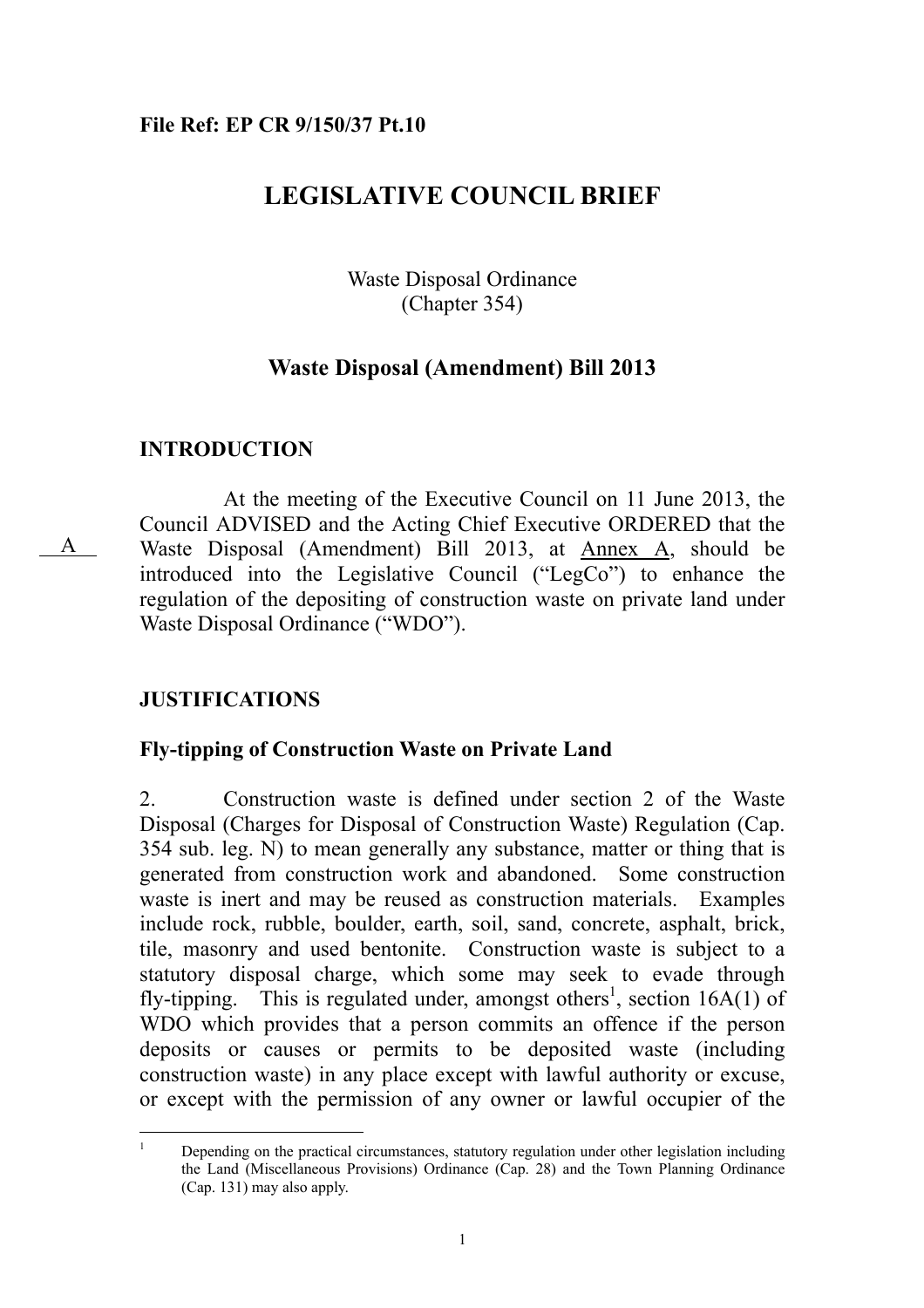place.

3. Notwithstanding the above control, enforcement against fly-tipping on private land is not effective as it is sometimes difficult to prove the lack of permission of a landowner or lawful occupier. It is not unusual to receive incomplete or conflicting information from the depositor and the landowner or lawful occupier as to whether there was indeed proper permission. Some cases involve uncertainty in ownership due to outdated records (e.g. when the owner on record has deceased). More often than not, we are not able to collect sufficient evidence in a suspected fly-tipping case within the statutory time limit of six months for initiating prosecution. This has undermined the deterrent effect of the control.

4. Fly-tipping of construction waste on private land was observed to have aggravated in the New Territories in the past few years. In a notable case, an agricultural land of over  $1,000 \text{ m}^2$  at Ho Sheung Heung in Sheung Shui was dumped with construction waste in 2009. Having reviewed WDO and conducted a public consultation in 2010, the Administration considered that there is scope to enhance the effectiveness of enforcing section 16A of WDO as proposed below.

# **The Proposed Enhancement**

5. In general, it will enhance the regulatory control if the Administration can become aware of any plans to deposit construction waste on private land before the depositing takes place. The prior notification will help identify the depositing that has indeed been properly authorized thus enhancing enforcement effectiveness. At present, permission for the depositing may be given by any owner or lawful occupier even without the knowledge of individual owners (in cases of multiple ownership). It will better protect the interest of the landowners concerned if such permission has to be given by all owners. Having regard to these objectives, we **propose** that –

(a) before a person deposits or causes to be deposited construction waste on a private land lot, the person must obtain the valid permission of **each and every** owner of that lot;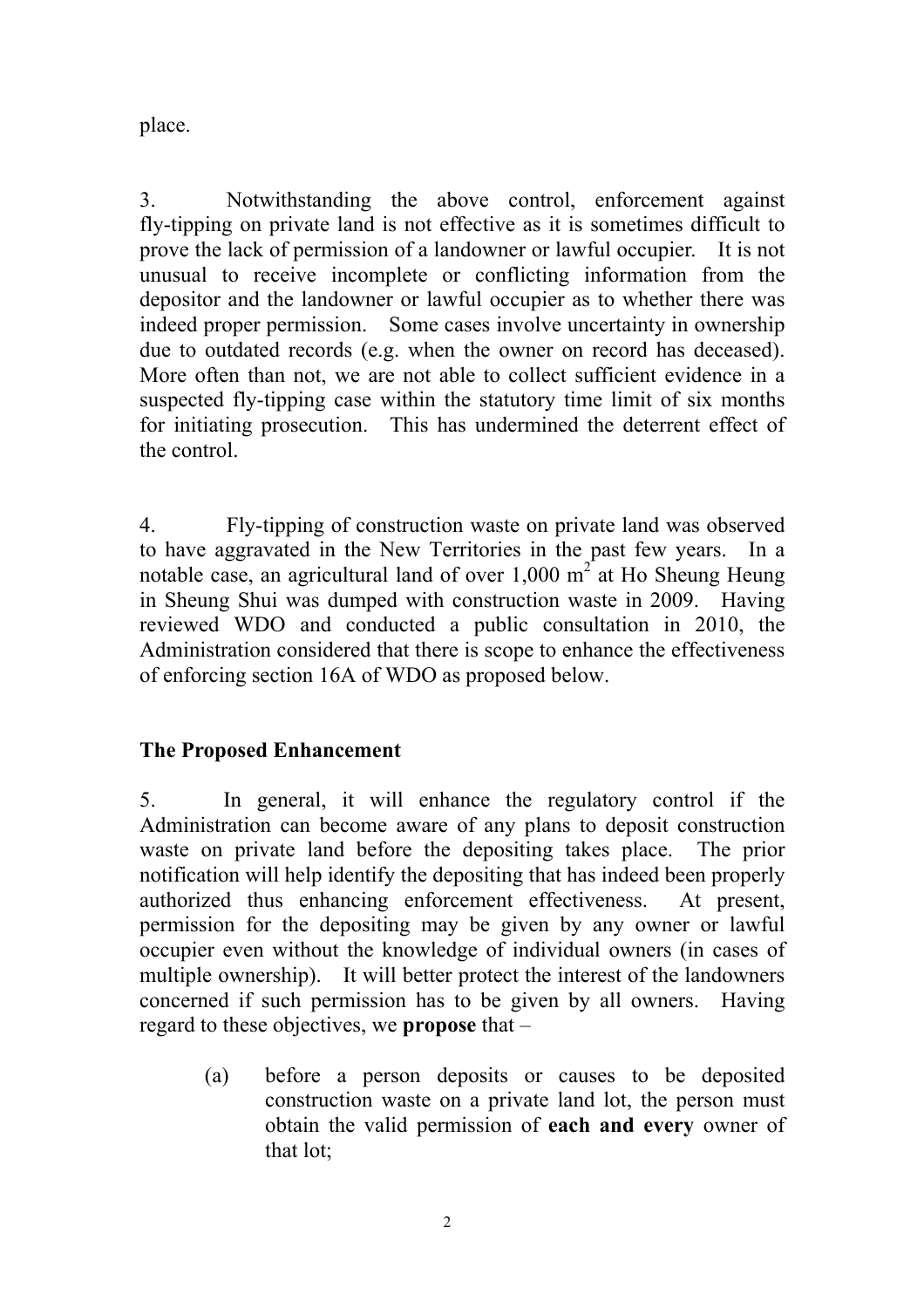- (b) the permission will not be regarded as valid unless (I) it is given in a specified form and (II) the specified form bears an acknowledgement by the Director of Environmental Protection ("DEP") which will not be given unless –
	- (i) the specified form is submitted to DEP, together with certain information and documents relating to the depositing activity as specified in the form, at least 21 calendar days before the intended commencement date of the depositing activity;
	- (ii) the owners identified in the specified form are the persons who appear from the register kept under the Land Registration Ordinance (Cap. 128) to be the owners of the lot ("owners on record"); and
	- (iii) the specified form is signed by or on behalf of all owners on record; and
- (c) the person who deposits the waste must display in a conspicuous place of the lot a copy of the acknowledged form.

6. The proposed new procedures represent enhanced control because at present depositing of construction waste on private land may lawfully be carried out with the permission of any owner or lawful occupier and the permission may be given in any form, even in the absence of the knowledge of all other owners if multiple ownership exists.

7. On top of the enhanced regulatory control, with the prior notification mechanism, we will also be able to alert other relevant departments that depositing of construction waste may commence in a particular private lot such that they may take precautionary measures as appropriate. For instance, they may contact the landowners and offer necessary advice on legislation relating to the depositing of construction waste and any associated adverse environmental impact in a timely manner before the depositing actually commences.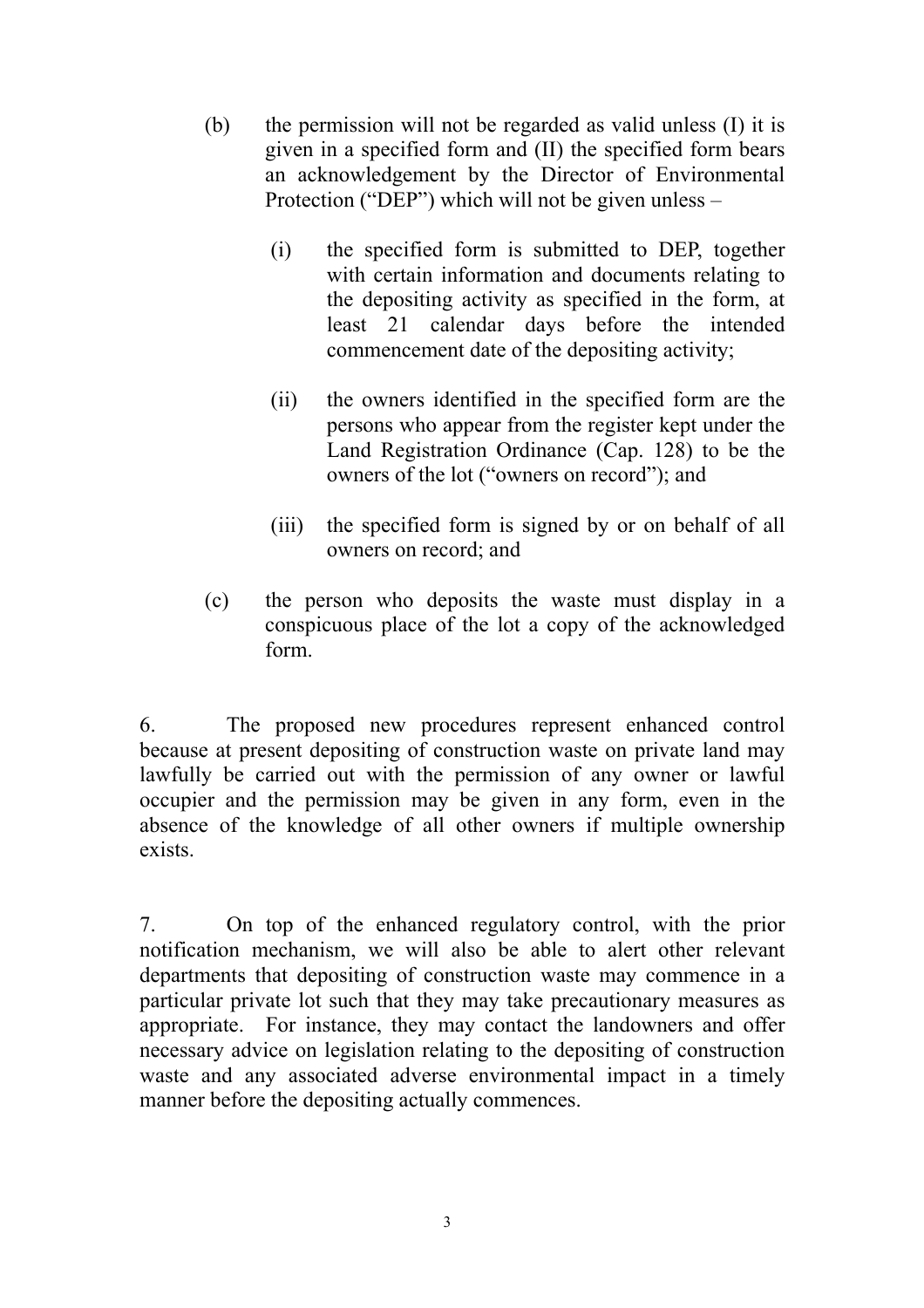Applicability

8. The enhanced control proposed in paragraph 5 should not apply to the sole owner of a private lot who deposits, or causes to be deposited, construction waste on the lot because there is no case of this sole owner fly-tipping on his or her own land. Also we **propose** that the enhanced control does not apply in either of the following circumstances –

- (a) the area on which construction waste has been deposited within the lot remains small, by which we propose a benchmark of the depositing area being no more than 20 m<sup>2</sup>, so as to strike a balance between the additional burden on all parties concerned in complying with the new procedures and the potential environmental impacts, if any;
- (b) the depositing activity is carried out as part of any building works commenced in accordance with the Buildings Ordinance (Application to the New Territories) Ordinance (Cap. 121) or the Buildings Ordinance (Cap. 123) on the lot concerned, because such a depositing activity will have to fulfill the relevant regulatory requirements before they may lawfully commence and have not been the source of fly-tipping problems.

# Penalties

9. We **propose** that the same maximum penalties apply as in similar offences under section 16A of WDO, i.e. (i) a fine of up to \$200,000 and imprisonment for up to 6 months for the first offence; (ii) a fine of up to \$500,000 and imprisonment for up to 6 months for subsequent offences; and (iii) a daily fine of \$10,000 for continuing offence. For other auxiliary offences, a fine at level 6, i.e. a maximum of \$100,000, is proposed. A total of 87 cases were convicted for offence under section 16A(1) of WDO between 2011 and February 2013, with the fine imposed by the court ranged from \$1,000 to \$20,000.

# **OTHER OPTIONS**

10. It is not a viable option to subject the depositing of construction waste on private land to DEP's authorization. This is because requiring DEP to authorize such depositing on factors other than environmental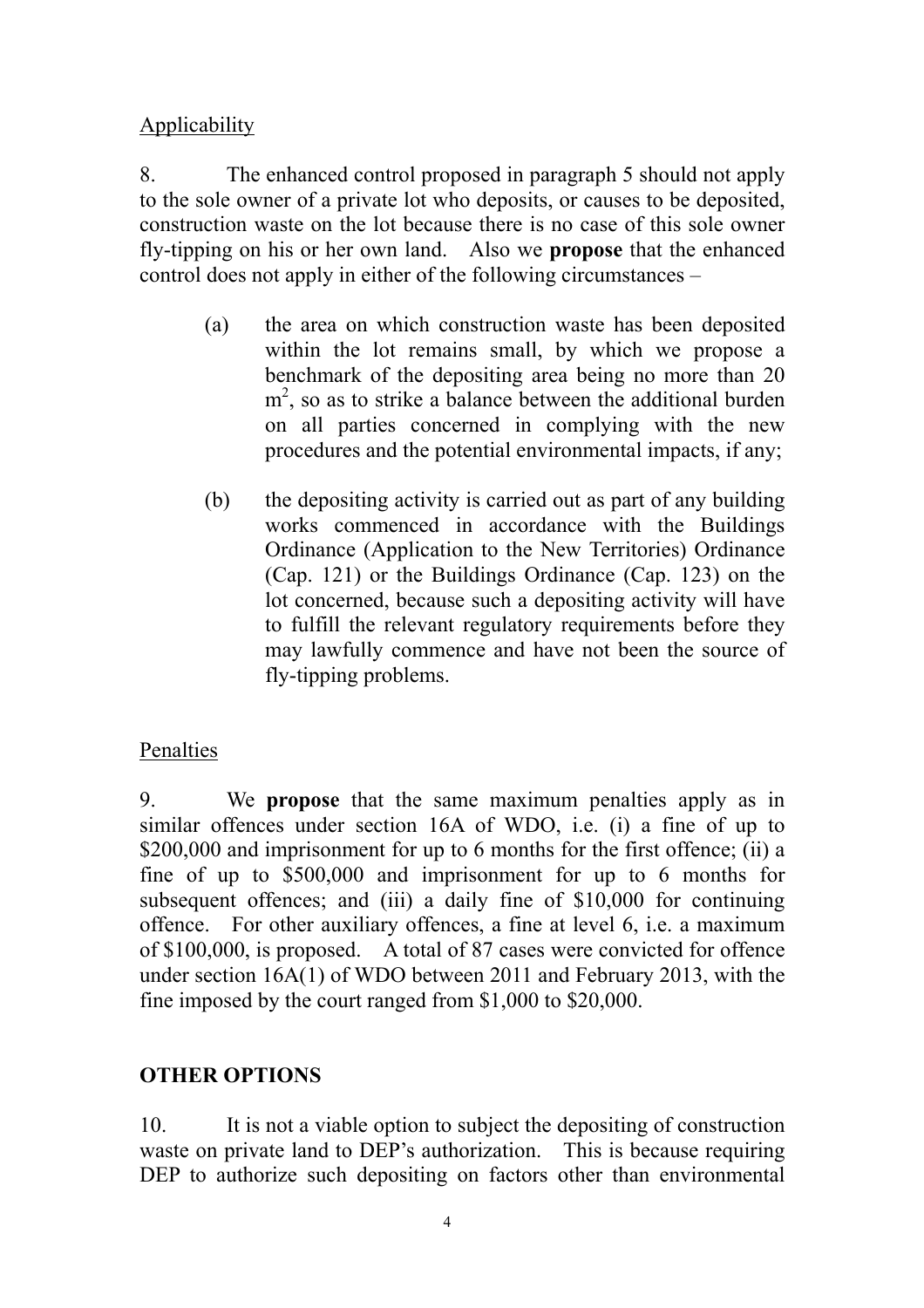grounds (such as land use and slope safety) will go beyond DEP's authority under environmental legislation. The legality and reasonableness of such authorization will also be subject to challenge.

# **THE BILL**

- 11. The main provisions of the Bill are as follows
	- (a) Clause 4 adds new sections 16B and 16C to WDO, under which subject to certain exceptions, depositing of construction waste on a private lot has to be carried out with the valid permission of the sole owner or all of the owners of the lot obtained according to the procedures outlined in paragraph 5(b) above;
	- (b) Clause 6 amends section 23D of WDO to empower an authorized officer to require the production of an acknowledged form referred to in paragraph 5(b) above;
	- (c) Clauses 5, 7 and 8 amend the existing provisions relating to penalties, powers and prosecutions to add appropriate references to the proposed enhanced control; and
	- (d) Clause 9 amends section 37 of WDO to empower the Secretary for the Environment to revise the scope of the exception referred to in paragraph 8(b) above by notice published in the Gazette.
- The existing provisions being amended are at Annex B. B

### **LEGISLATIVE TIMETABLE**

12. The legislative timetable of the Amendment Bill will be –

| Publication in the Gazette     | 21 June 2013 |
|--------------------------------|--------------|
| First Reading and commencement | 26 June 2013 |
| of Second Reading debate       |              |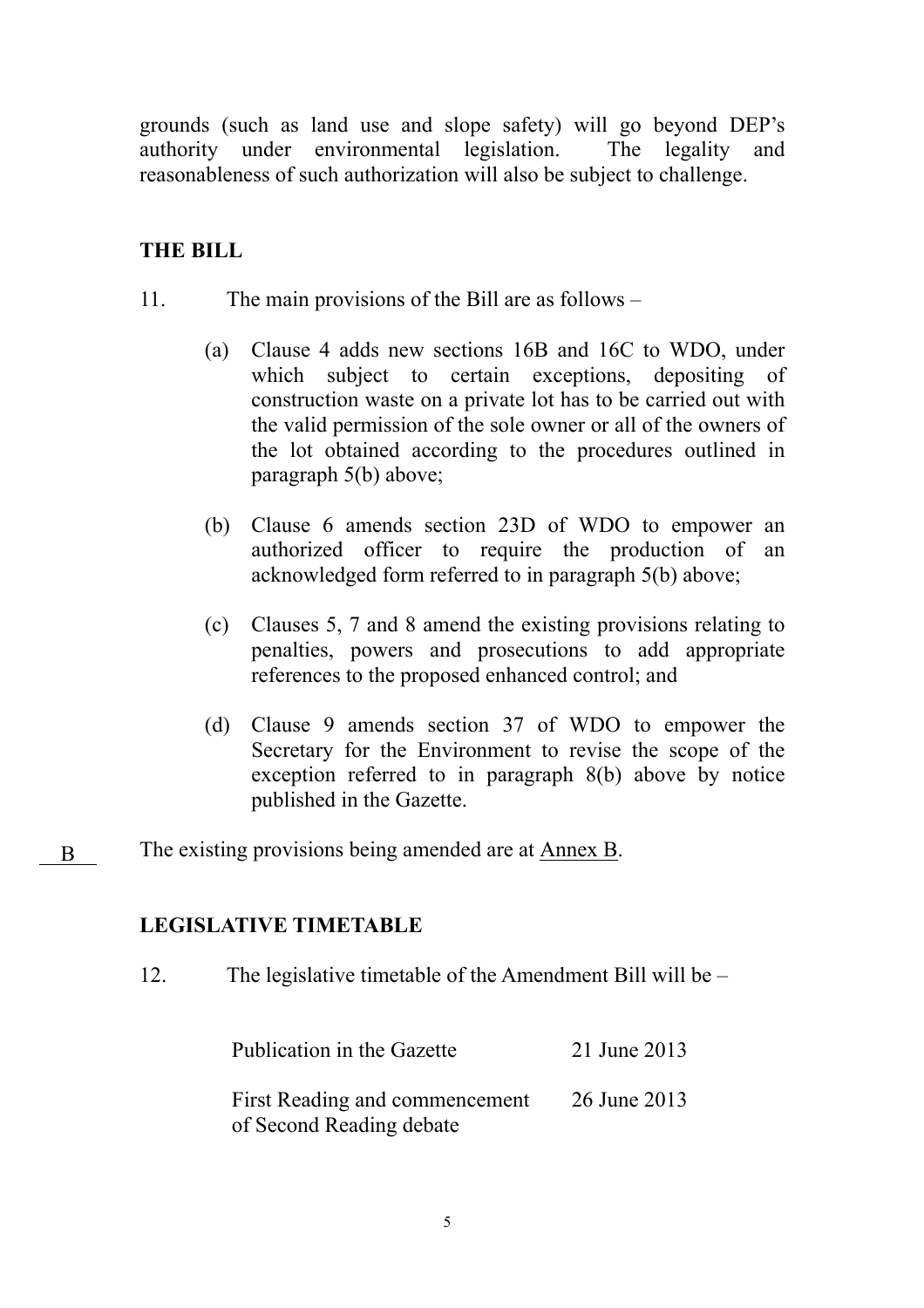to be notified

Resumption of Second Reading debate, committee stage and Third Reading

## **IMPLICATIONS OF THE PROPOSAL**

13. The proposal has environmental, sustainability, economic and financial and civil service implications as set out at Annex C. It is in conformity with the Basic Law, including the provisions concerning human rights. It has no family implications. The Bill will not affect the current binding effects of WDO.

# **PUBLIC CONSULTATION**

C

14. We have consulted the public in 2010. During the consultation period, we have briefed the Advisory Council on the Environment, the LegCo Panel on Environmental Affairs ("EAP"), nine District Councils in the New Territories and Heung Yee Kuk. Other stakeholders, including the dump truck trade and green groups, have also expressed their views. In general, the wider community welcomed the Government to take further action to deal with the fly-tipping of construction waste and called for strengthened inspection and enforcement actions to deter such activity. Some landowners were concerned as the new mechanism will entail a more robust control. There were also views that such control will in effect impose restrictions on how they may use their own land and take it as a property rights issue. When updated on the progress of this legislative exercise in February 2013, the EAP was generally supportive of the early introduction of the Bill.

# **PUBLICITY**

15. A press release will be issued. A spokesperson will also be arranged to answer press enquiries.

### **ENQUIRIES**

16. For enquiries on this brief, please contact Mr Gordon WU, Administrative Officer (Waste Management Policy Division),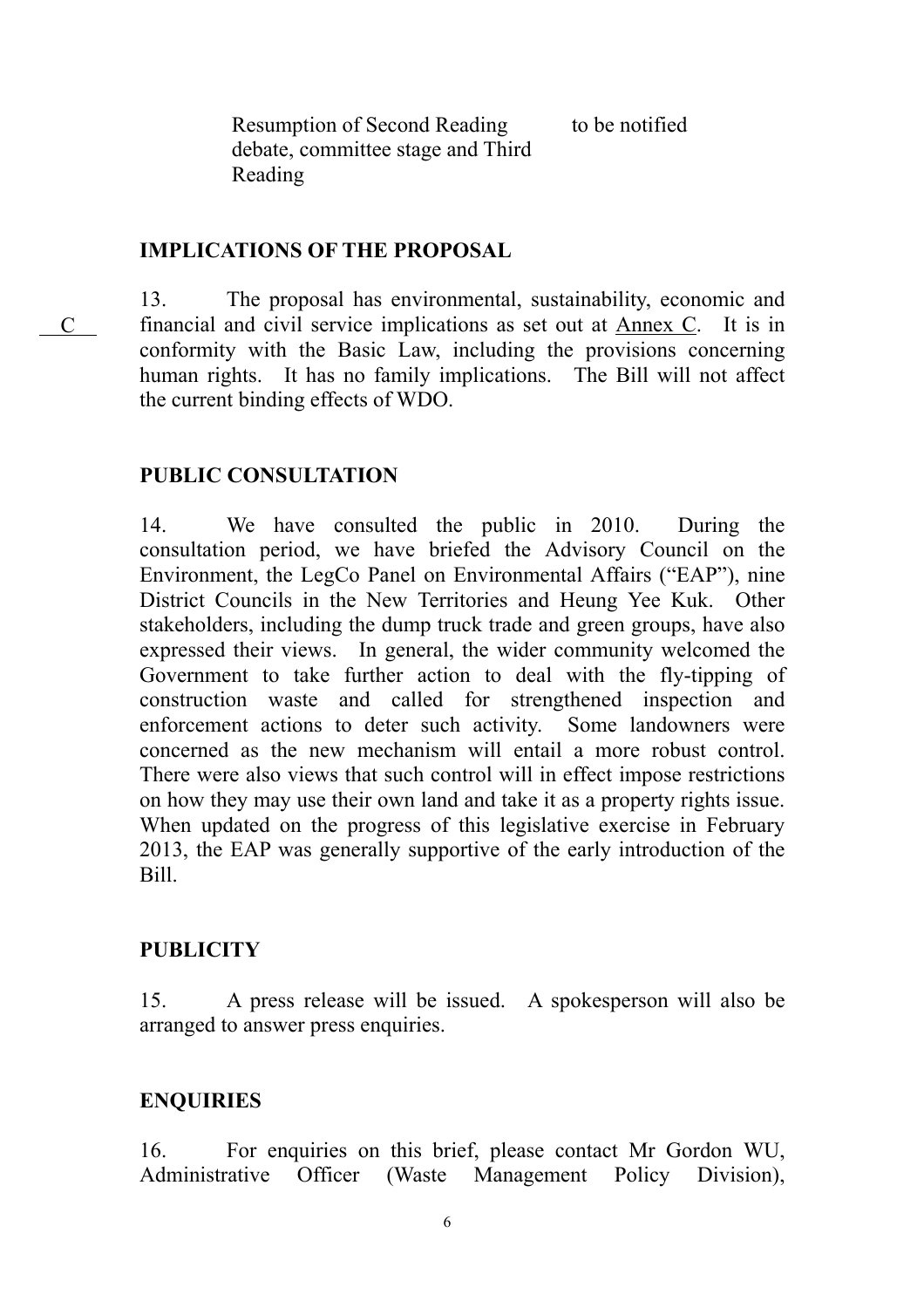Environmental Protection Department at 3509 7648 or email to gordonwu@epd.gov.hk.

# **Environment Bureau/Environmental Protection Department June 2013**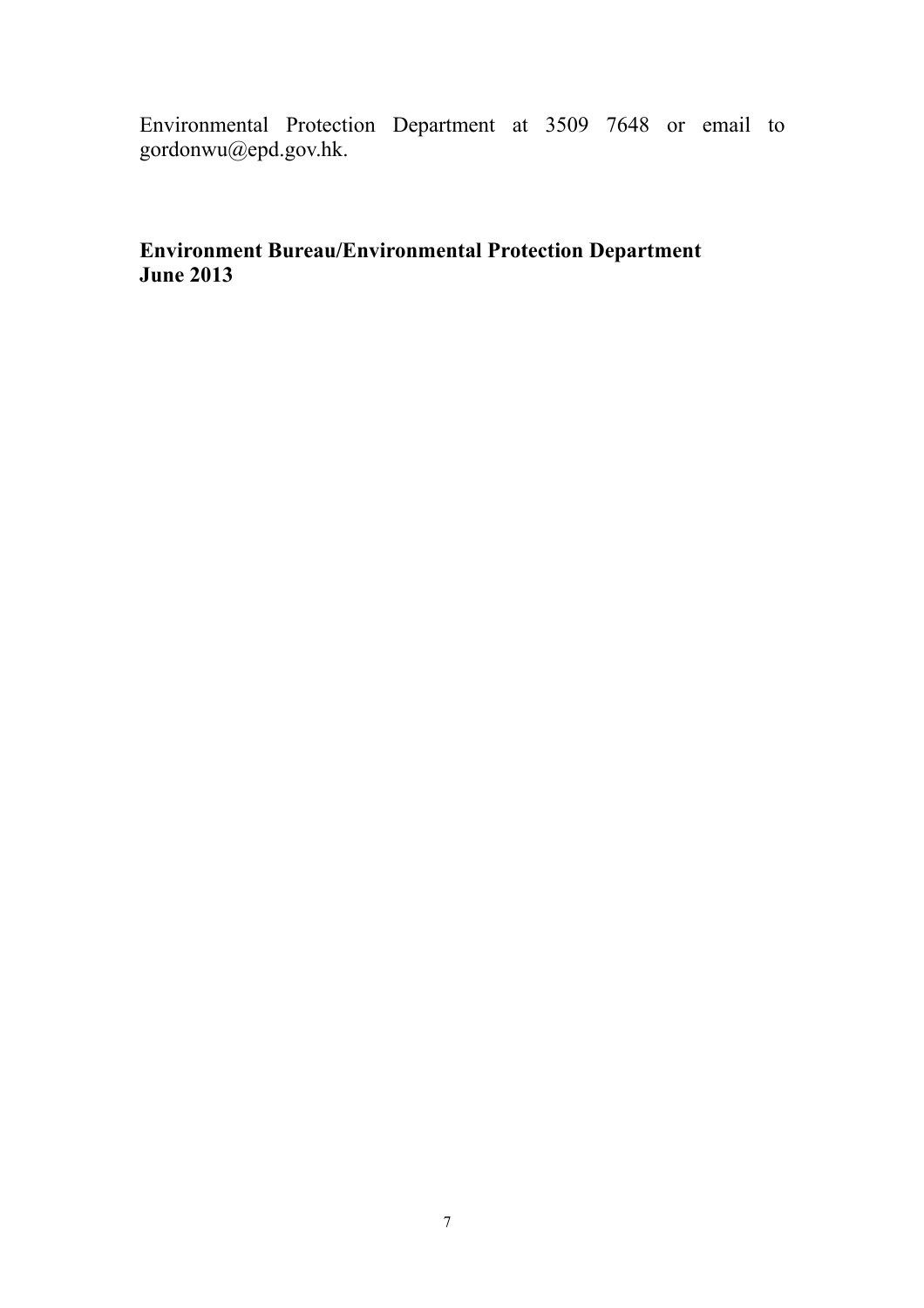ii

Waste Disposal (Amendment) Bill 2013

i $\,$ i

# **Waste Disposal (Amendment) Bill 2013**

## **Contents**

| Clause | Page                                                                                                     |  |  |  |  |  |
|--------|----------------------------------------------------------------------------------------------------------|--|--|--|--|--|
| 1.     |                                                                                                          |  |  |  |  |  |
| 2.     |                                                                                                          |  |  |  |  |  |
| 3.     |                                                                                                          |  |  |  |  |  |
| 4.     |                                                                                                          |  |  |  |  |  |
|        | 16B.<br>Prohibition of depositing of construction waste                                                  |  |  |  |  |  |
|        | 16C.<br>Specified form for permission for depositing<br>construction waste on private lot and Director's |  |  |  |  |  |
| 5.     | Section 18 amended (penalties for offences under sections                                                |  |  |  |  |  |
| 6.     | Section 23D amended (other powers of authorized officers)5                                               |  |  |  |  |  |
| 7.     | Section 23EA amended (Director's power to remove waste                                                   |  |  |  |  |  |
| 8.     | Section 31 amended (mental ingredients of certain offences                                               |  |  |  |  |  |
| 9.     |                                                                                                          |  |  |  |  |  |
| 10.    |                                                                                                          |  |  |  |  |  |
|        | Schedule 13<br>Enactments Specified for Purposes of                                                      |  |  |  |  |  |

Clause Page Page Page 2014

Section 16B(1)(b)...................................................... 7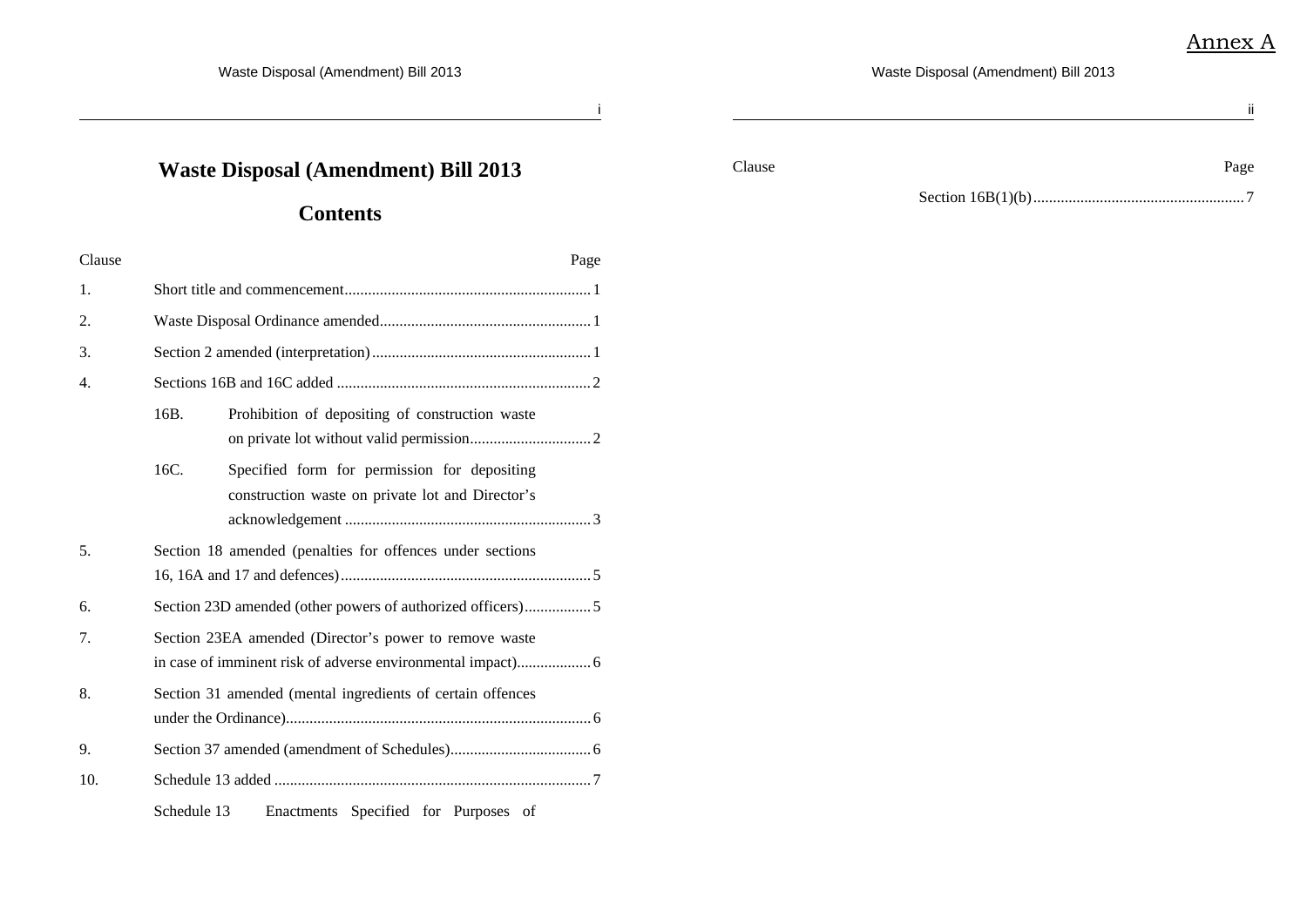# A BILL

# To

Amend the Waste Disposal Ordinance to provide for enhanced control of the depositing of construction waste on private land; and to make consequential amendments.

Enacted by the Legislative Council.

### **1. Short title and commencement**

- (1) This Ordinance may be cited as the Waste Disposal (Amendment) Ordinance 2013.
- (2) This Ordinance comes into operation on a day to be appointed by the Secretary for the Environment by notice published in the Gazette.

### **2. Waste Disposal Ordinance amended**

The Waste Disposal Ordinance (Cap. 354) is amended as set out in sections 3 to 10.

### **3. Section 2 amended (interpretation)**

Section  $2(1)$ —

### **Add in alphabetical order**

"*private lot* (私人地段) means a piece or parcel of ground held under a Government lease and identified by a lot number as defined by regulation 2 of the Land Registration Regulations (Cap. 128 sub. leg. A);".

| Clause 4 |  |  |
|----------|--|--|
|          |  |  |
|          |  |  |

### **4. Sections 16B and 16C added**

After section 16A—

**Add** 

### "**16B. Prohibition of depositing of construction waste on private lot without valid permission**

- (1) This section applies in relation to the depositing of construction waste on a private lot except when—
	- (a) the total area on which construction waste has been deposited within the lot, regardless of who deposited the waste, does not exceed  $20 \text{ m}^2$ ; or
	- (b) the depositing forms part of any building works carried out on the lot that commenced in accordance with an enactment specified in Schedule 13.
- (2) In calculating the total area for subsection  $(1)(a)$ , waste containing both construction waste and other waste is regarded as consisting entirely of construction waste.
- (3) Subject to subsection (5), a person who deposits, or causes to be deposited, construction waste on a private lot without the valid permission of the sole owner or all of the owners of the lot commits an offence.
- (4) For subsection (3), the permission is valid only if—
	- (a) it is given in a form specified by the Director under section  $16C(2)(a)$ ; and
	- (b) the form giving the permission bears an acknowledgement affixed by the Director in accordance with section 16C(3).
- (5) For a private lot owned by a sole owner, the reference to "a person" in subsection (3) does not include the owner.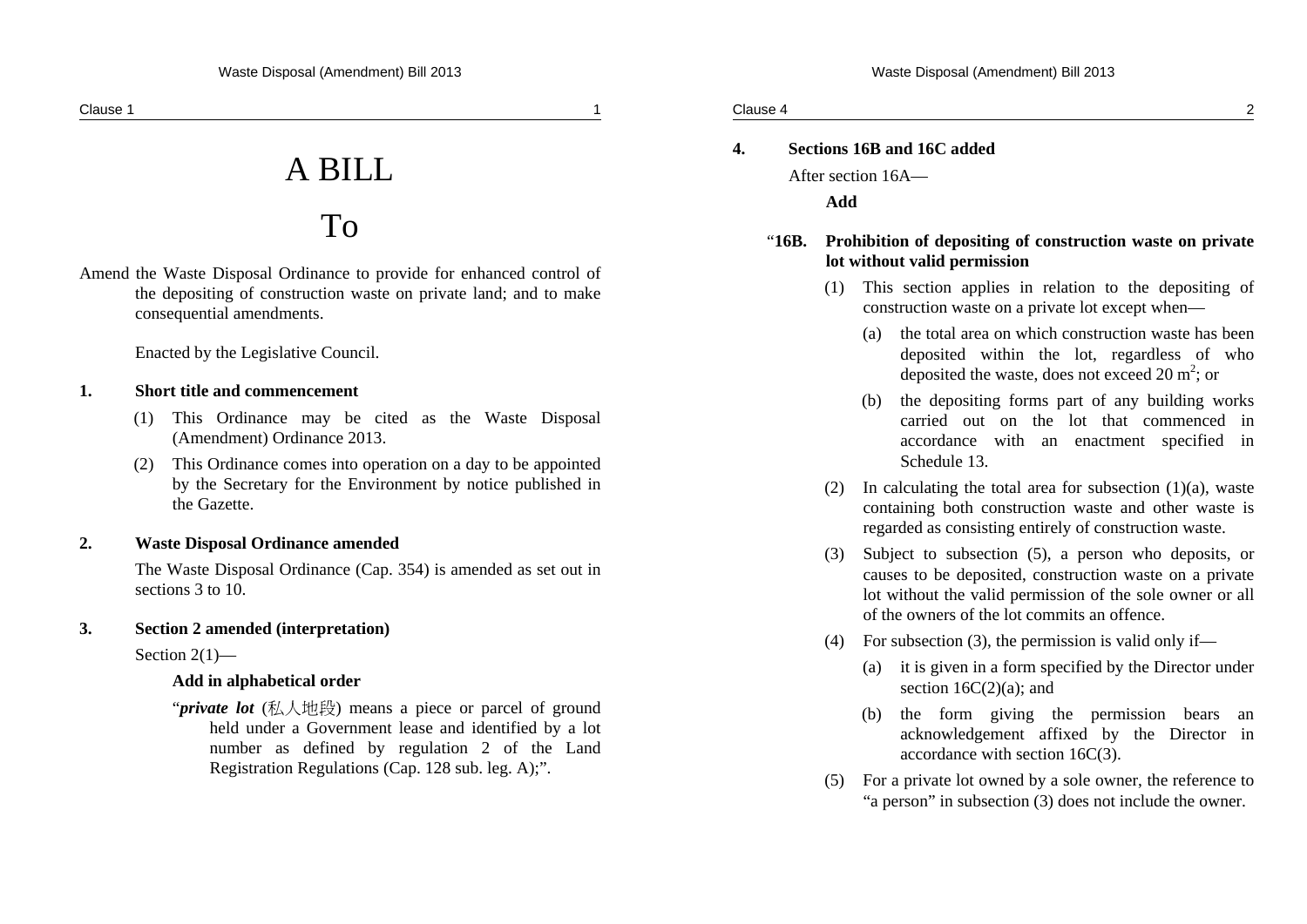(6) Section 16A(2), (3), (4), (5) and (6) applies in relation to an offence under subsection (3) in the same way as it applies in relation to an offence under section 16A(1). For this purpose, the reference to "subsection (1)" in section 16A(2) and (3) is taken to be a reference to subsection (3).

### **16C. Specified form for permission for depositing construction waste on private lot and Director's acknowledgement**

(1) In this section—

*acknowledged form* (經認收表格), in relation to a depositing activity, means a specified form—

- (a) in which the permission for the depositing activity is given; and
- (b) on which an acknowledgement is affixed in accordance with subsection (3);
- *depositing activity* (擺放活動) means the depositing of construction waste on a private lot;
- *owners* ( $\overline{m} \equiv \lambda$ ), in subsection (3)(b)(i) and (ii), includes a sole owner;
- *permission* (許可), in relation to a depositing activity, means the permission of the sole owner or all of the owners of the lot on which the depositing activity is carried out;
- *specified form* (指明表格) means a form specified under subsection  $(2)(a)$ .
- (2) The Director may—
	- (a) specify a form in which the permission for a depositing activity is to be given; and
	- (b) specify in the form any information or document that the Director requires in relation to the permission.
- (3) The Director may affix an acknowledgement on a specified form concerning a depositing activity only if—
	- (a) the form is submitted to the Director, together with the information and documents specified in it, at least 21 days before the intended date on which the depositing activity is to commence; and
	- (b) the Director is satisfied that—
		- (i) the owners identified in the form are the persons who appear from the register kept under the Land Registration Ordinance (Cap. 128) to be the owners of the lot (*owners on record*); and
		- (ii) the form is signed by or on behalf of all owners on record.
- (4) A person who deposits construction waste on a private lot must, at all times during the depositing activity, display in a conspicuous place on the lot a copy of the acknowledged form for the depositing activity.
- (5) However, subsection (4)—
	- (a) only requires the display of the part of an acknowledged form which is specified in the form to be for display; and
	- (b) does not apply if the depositing activity may be lawfully carried out without the permission given in an acknowledged form.
- (6) A person commits an offence if the person submits under subsection  $(3)(a)$  a specified form, or any information or document specified in it, which the person—
	- (a) knows to be incorrect or inaccurate in a material particular; or

Clause 4 4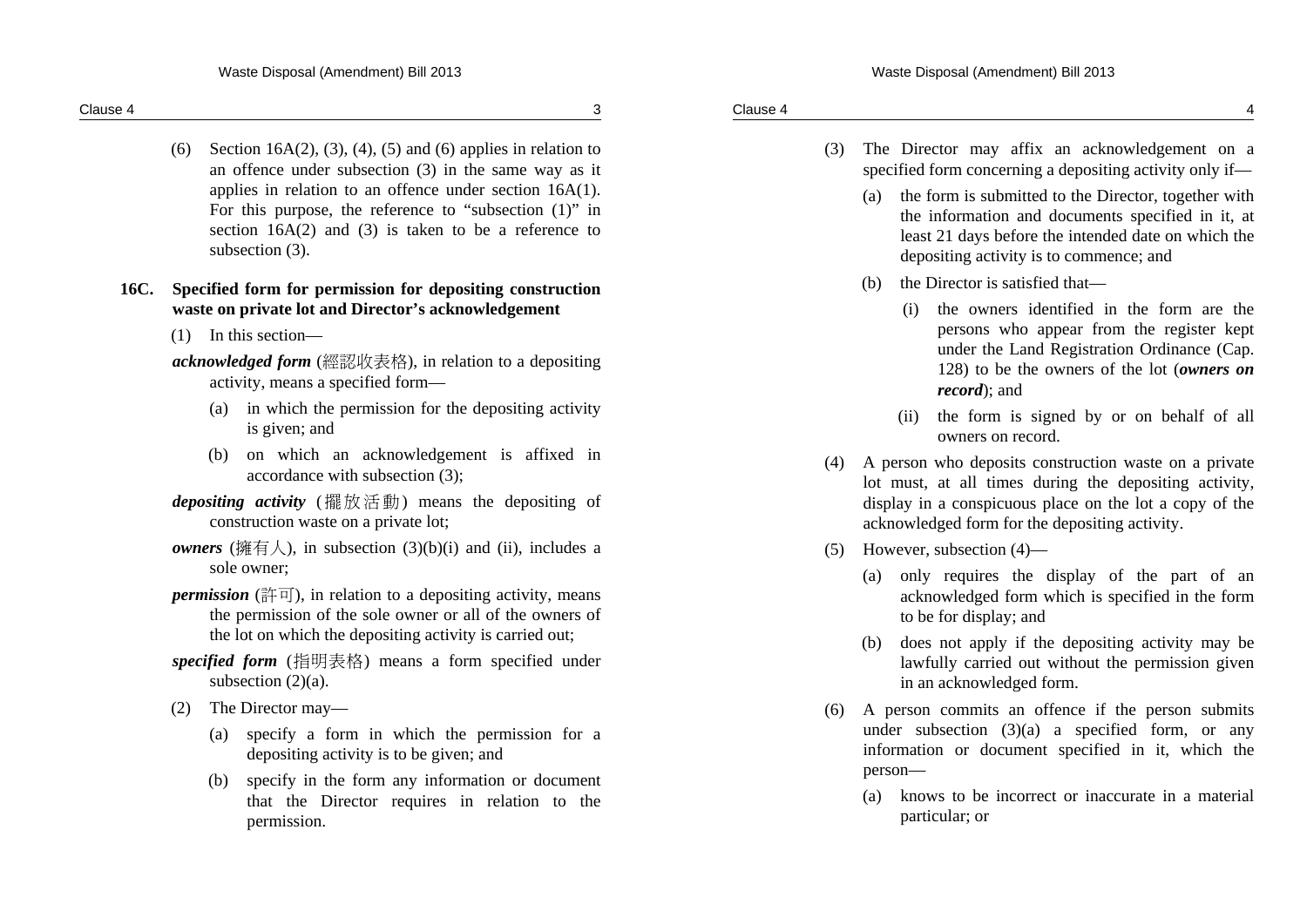| Clause 5 |                                                                                                           | 5  | Clause 7 | $\,6$                                                                                                                                                                                |
|----------|-----------------------------------------------------------------------------------------------------------|----|----------|--------------------------------------------------------------------------------------------------------------------------------------------------------------------------------------|
|          | does not believe to be correct and accurate in a<br>(b)<br>material particular.                           |    |          | <b>Repeal</b><br>"and".                                                                                                                                                              |
|          | A person commits an offence if the person fails to<br>(7)<br>comply with subsection (4).".                |    | (2)      | Section $23D(h)$ —<br><b>Repeal</b>                                                                                                                                                  |
| 5.       | Section 18 amended (penalties for offences under sections 16,<br>16A and 17 and defences)                 |    |          | "officer."<br><b>Substitute</b>                                                                                                                                                      |
|          | Section 18, heading, after "16A"—<br>(1)                                                                  |    |          | "officer; and".                                                                                                                                                                      |
|          | Add                                                                                                       |    | (3)      | After section 23D(h)—                                                                                                                                                                |
|          | ", $16B$ ".                                                                                               |    |          | Add                                                                                                                                                                                  |
|          | Section 18, heading, before "and 17"-<br>(2)<br>Add<br>", 16C".                                           |    |          | require any person whom the officer reasonably suspects<br>``(i)<br>of having deposited construction waste on a private lot<br>to produce the original or a copy of the acknowledged |
|          | Section $18(1)$ —<br>(3)                                                                                  |    |          | form within the meaning of section 16C for the<br>depositing activity for inspection by the officer.".                                                                               |
|          | <b>Repeal</b><br>"or 16A"                                                                                 | 7. |          | Section 23EA amended (Director's power to remove waste in<br>case of imminent risk of adverse environmental impact)                                                                  |
|          | Substitute                                                                                                |    |          | Section 23EA(1)(a), (2) and (4)(a), after "16A"—                                                                                                                                     |
|          | ", 16A or 16B".                                                                                           |    |          | Add                                                                                                                                                                                  |
|          | After section $18(1)$ —<br>(4)<br>Add                                                                     |    |          | "or 16B".                                                                                                                                                                            |
|          | "(1AA) A person who commits an offence under section $16C(6)$<br>or (7) is liable to a fine at level 6.". | 8. |          | Section 31 amended (mental ingredients of certain offences<br>under the Ordinance)                                                                                                   |
|          | Section 18(2), after " $16A$ "-<br>(5)                                                                    |    |          | Section 31, after "16A,"-                                                                                                                                                            |
|          | Add                                                                                                       |    |          | Add                                                                                                                                                                                  |
|          | ", $16B$ ".                                                                                               |    |          | " $16B$ "                                                                                                                                                                            |
| 6.       | Section 23D amended (other powers of authorized officers)                                                 | 9. |          | <b>Section 37 amended (amendment of Schedules)</b>                                                                                                                                   |
|          | Section $23D(g)$ —<br>(1)                                                                                 |    |          | Section $37(2B)(b)$ —                                                                                                                                                                |
|          |                                                                                                           |    |          |                                                                                                                                                                                      |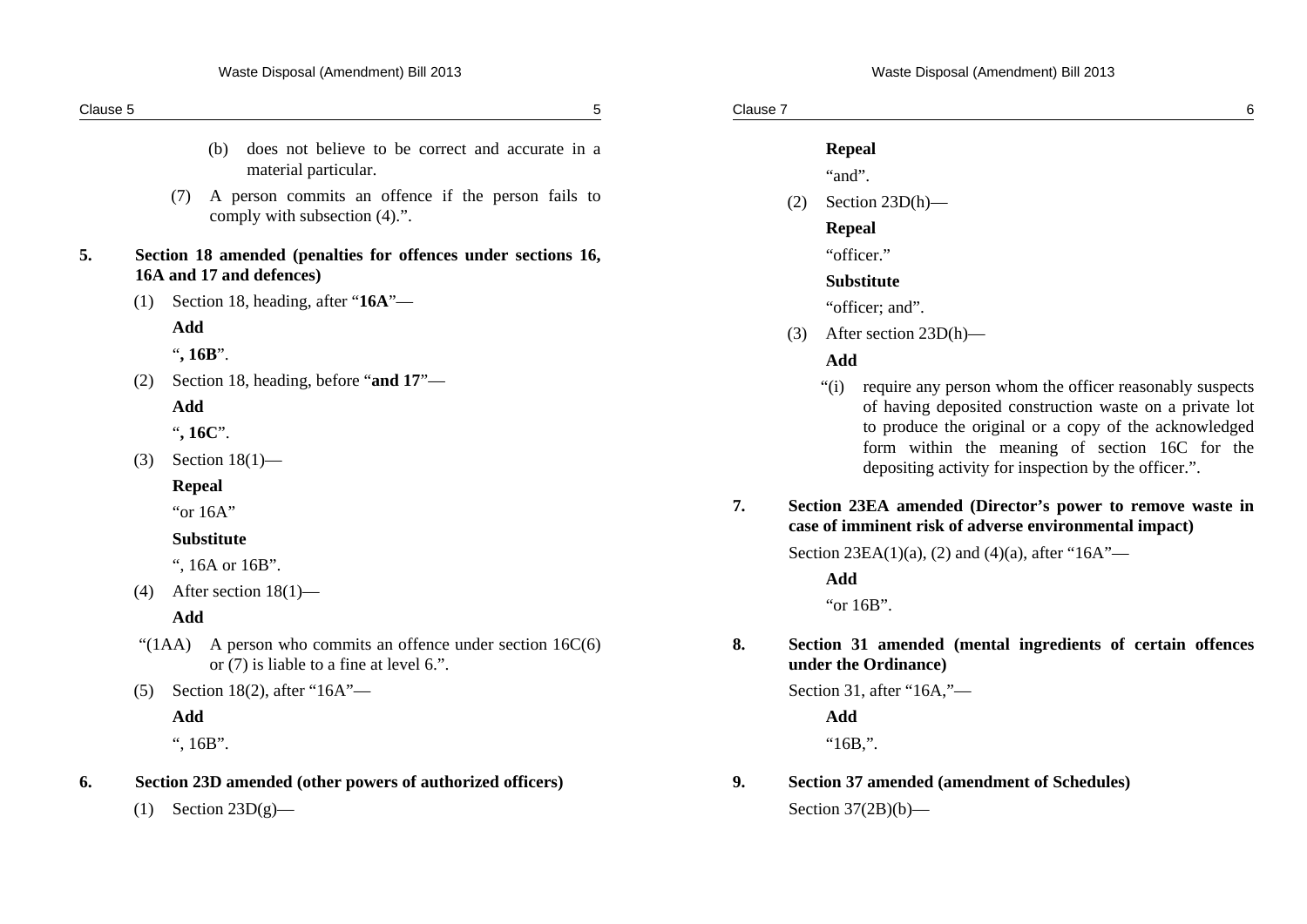Explanatory Memorandum

| Clause 10 |                                                                                       |                   |    | Paragraph 1                                                                                                                                                                                                                                                                                                                                                                                                              |
|-----------|---------------------------------------------------------------------------------------|-------------------|----|--------------------------------------------------------------------------------------------------------------------------------------------------------------------------------------------------------------------------------------------------------------------------------------------------------------------------------------------------------------------------------------------------------------------------|
|           | <b>Repeal</b><br>"Schedule 9"                                                         |                   |    | <b>Explanatory Memorandum</b>                                                                                                                                                                                                                                                                                                                                                                                            |
| 10.       | <b>Substitute</b><br>"Schedules 9 and 13".<br>Schedule 13 added<br>After Schedule 12— |                   |    | Currently, the depositing of any waste in any place in general is<br>regulated by section 16A of the Waste Disposal Ordinance (Cap.<br>354) ( <i>Ordinance</i> ). The object of this Bill is to amend the Ordinance<br>to provide for an enhanced regulatory regime for the depositing of<br>construction waste on a private lot, which is in addition to the<br>existing regulation under section 16A of the Ordinance. |
|           | Add                                                                                   |                   | 2. | Clause 1 sets out the short title and provides for commencement.                                                                                                                                                                                                                                                                                                                                                         |
|           | "Schedule 13                                                                          | [ss. $16B & 37$ ] | 3. | Clause 3 amends section 2 of the Ordinance to add the definition of<br><i>private lot</i> , which basically means land held under a Government<br>lease and identified by a lot number in the Land Registry.                                                                                                                                                                                                             |
|           | <b>Enactments Specified for Purposes of Section</b><br>16B(1)(b)                      |                   | 4. | Clause 4 adds new sections 16B and 16C to the Ordinance. Under<br>the new sections—                                                                                                                                                                                                                                                                                                                                      |
|           |                                                                                       |                   |    | (a) the depositing of construction waste on a private lot                                                                                                                                                                                                                                                                                                                                                                |

- 1. Buildings Ordinance (Application to the New Territories) Ordinance (Cap. 121)
- 2. Buildings Ordinance (Cap. 123)".

- 2. Clause 1 sets out the short title and provides for commencement.
- 3. Clause 3 amends section 2 of the Ordinance to add the definition of ion of *private lot*, which basically means land held under a Government
- 4. Clause 4 adds new sections 16B and 16C to the Ordinance. Under Under
	- (a) the depositing of construction waste on a private lot must be carried out with the valid permission of the sole owner or all of the owners of the lot (new section 16B(3));
	- (b) in order to be valid, the permission must be given in a form specified by the Director of Environmental Protection (*Director*) and the form giving the permission affixed with an acknowledgement by the Director (new section  $16B(4)$ ; and
	- (c) the form in which permission is given and acknowledged by the Director (*acknowledged form*) must be displayed (the required part of it) at all times during the depositing activity (new section  $16C(4)$  and  $(5)(a)$ ).
- 5. Failure to comply with the requirements mentioned in paragraph 4(a) or (c) by a relevant person is an offence. Certain cases are excepted from the above requirements under the new sections  $16B(1)$  and  $16C(5)(b)$ . The new section  $16B(5)$  also makes it clear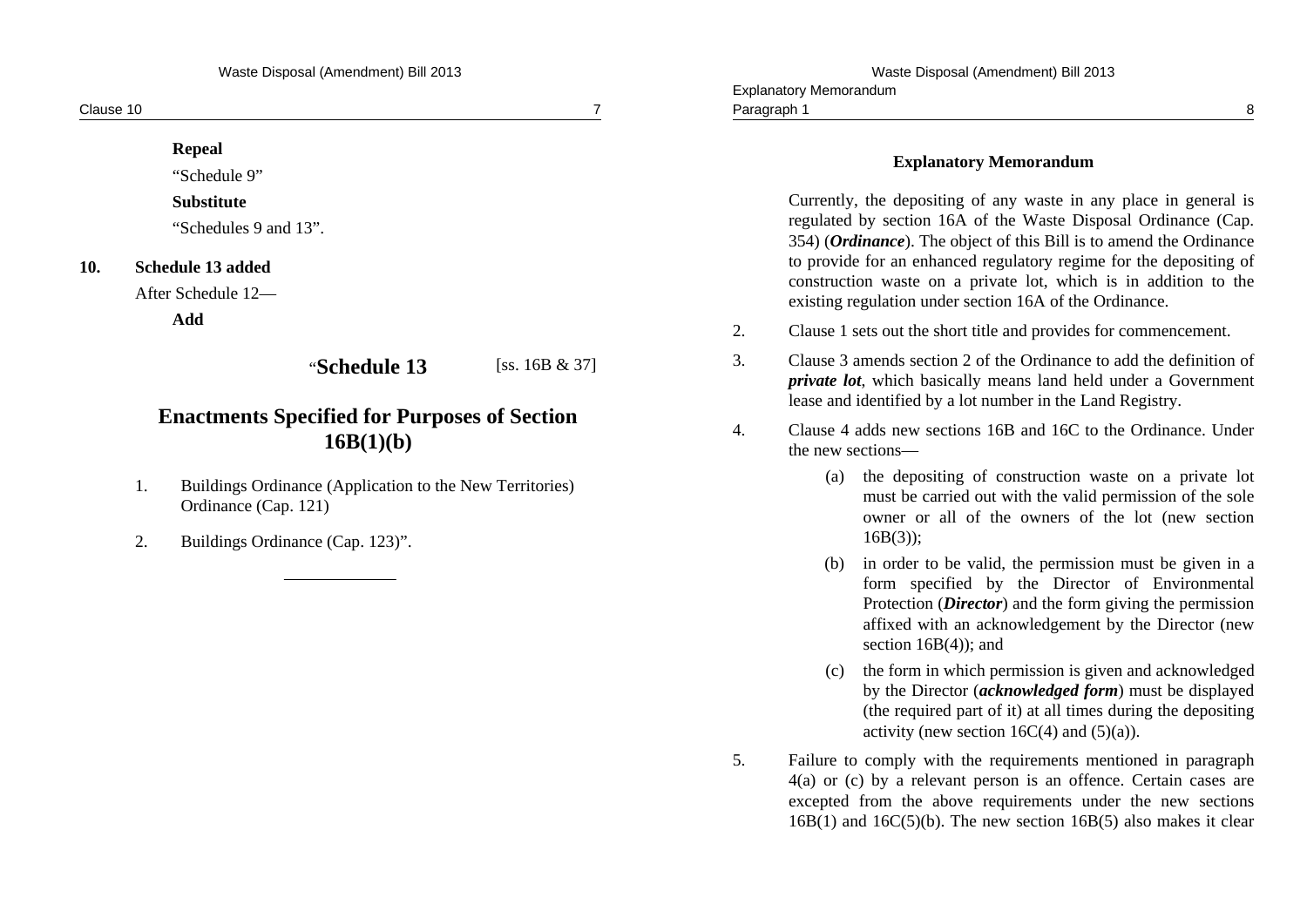that the sole owner of a private lot is not required to declare selfpermission in an acknowledged form.

- 6. Clause 6 amends section 23D of the Ordinance to empower an authorized officer to require the production of an acknowledged form.
- 7. Clause 9 amends section 37 of the Ordinance to empower the Secretary for the Environment to amend the new Schedule 13 added by clause 10, which specifies enactments for the purposes of the new section  $16B(1)(b)$ .
- 8. Clauses 5, 7 and 8 consequentially amend sections 18, 23EA and 31 of the Ordinance respectively to add appropriate references to the new sections 16B and 16C.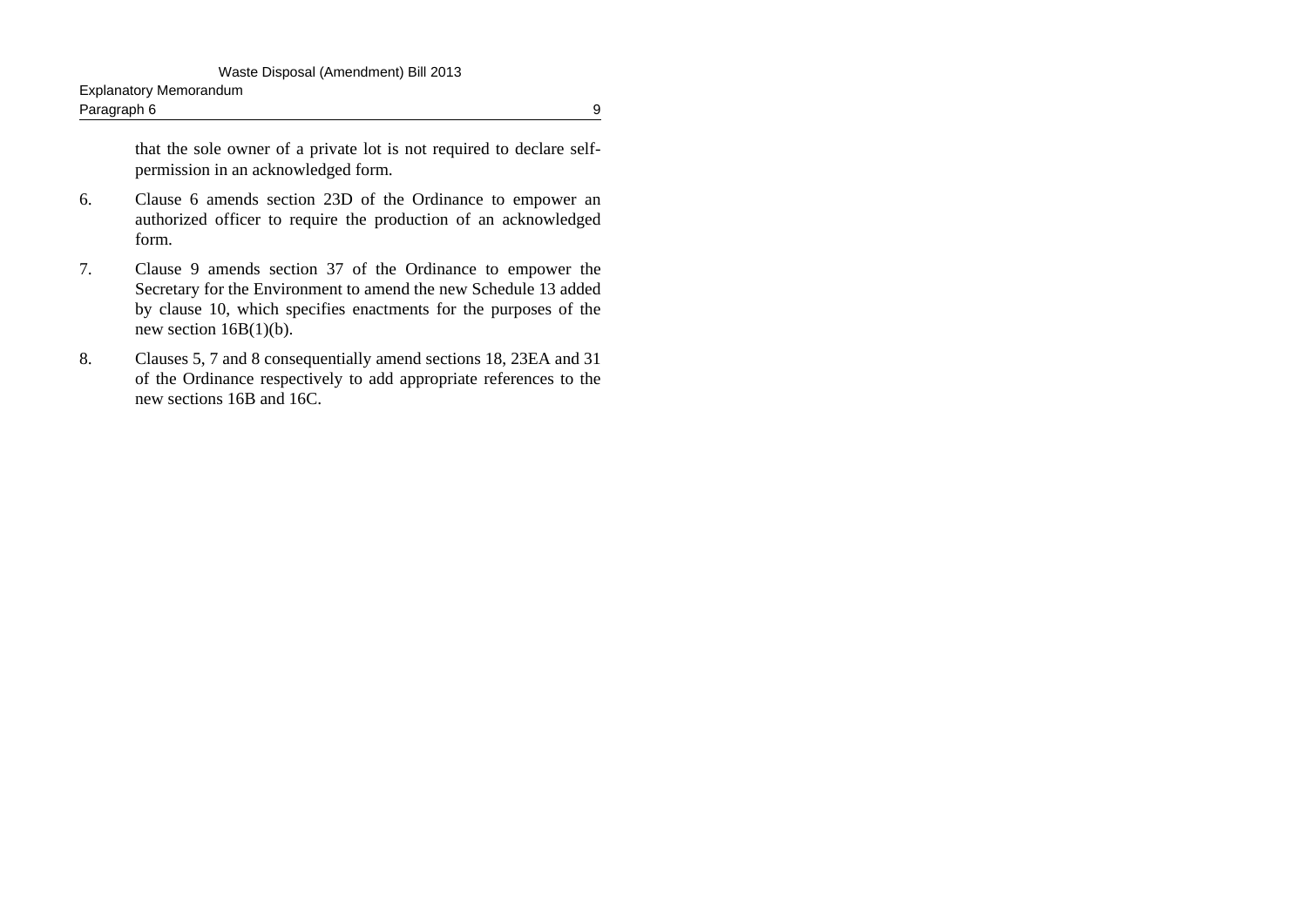| Anno<br>ź |  |
|-----------|--|
|           |  |

| Chapter: | 354 | Title:   | <b>WASTE DISPOSAL</b><br><b>ORDINANCE</b> |                      | Gazette Number: L.N. 87 of 2010 |
|----------|-----|----------|-------------------------------------------|----------------------|---------------------------------|
| Section: |     | Heading: | Interpretation                            | <b>Version Date:</b> | 19/11/2010                      |

Remarks:

For the saving and transitional provisions relating to the amendments made by the Resolution of the Legislative Council(L.N. 130 of 2007), see paragraph (12) of that Resolution.

(1) In this Ordinance, unless the context otherwise requires-

"analyst" (化驗師) means the Government Chemist or any person appointed by the Governor under section 23E(5); (Added 58 of 1987 s. 2)

"animal waste" (動物廢物) means-

(a) the manure or urine of any animal; or (b) any dead animal or any part of any dead animal not fit for, or not intended for, human consumption; or (c) any bedding, straw or other waste contaminated by the manure or urine of any animal,

(Replaced 58 of 1987 s. 2)

but does not include clinical waste; (Amended 6 of 2006 s. 2)

"authorized officer" (獲授權人員) means a public officer authorized under section 23A; (Added 58 of 1987 s. 2)

"chemical waste" (化學廢物) means any substance, matter or thing defined as chemical waste by regulations made under section 33; (Added 86 of 1991 s. 3)

"clinical waste" (醫療廢物) means waste consisting of any substance, matter or thing belonging to any of the groups specified in Schedule 8 that is generated in connection with-

(a) a dental, medical, nursing or veterinary practice;

(b) any other practice, or establishment (howsoever described), that provides medical care and services for the sick, injured, infirm or those who require medical treatment; (c) dental, medical, nursing, veterinary, pathological or pharmaceutical research; or (d) a-

(i) dental;

(ii) medical; (iii) veterinary; or (iv) pathological, laboratory practice,

but does not include chemical waste or radioactive waste; (Added 6 of 2006 s. 2) "Code of Practice" (工作守則) means any Code of Practice prepared or revised by the Secretary under section 35; (Added 58 of 1987 s. 2. Amended L.N. 244 of 1989; 78 of 1999 s. 7) "collection authority" (廢物收集當局) means-

> (a) in relation to chemical waste and clinical waste, the Director; (Amended 6 of 2006 s. 2)

(b) in relation to any other waste, means the Director of Food and Environmental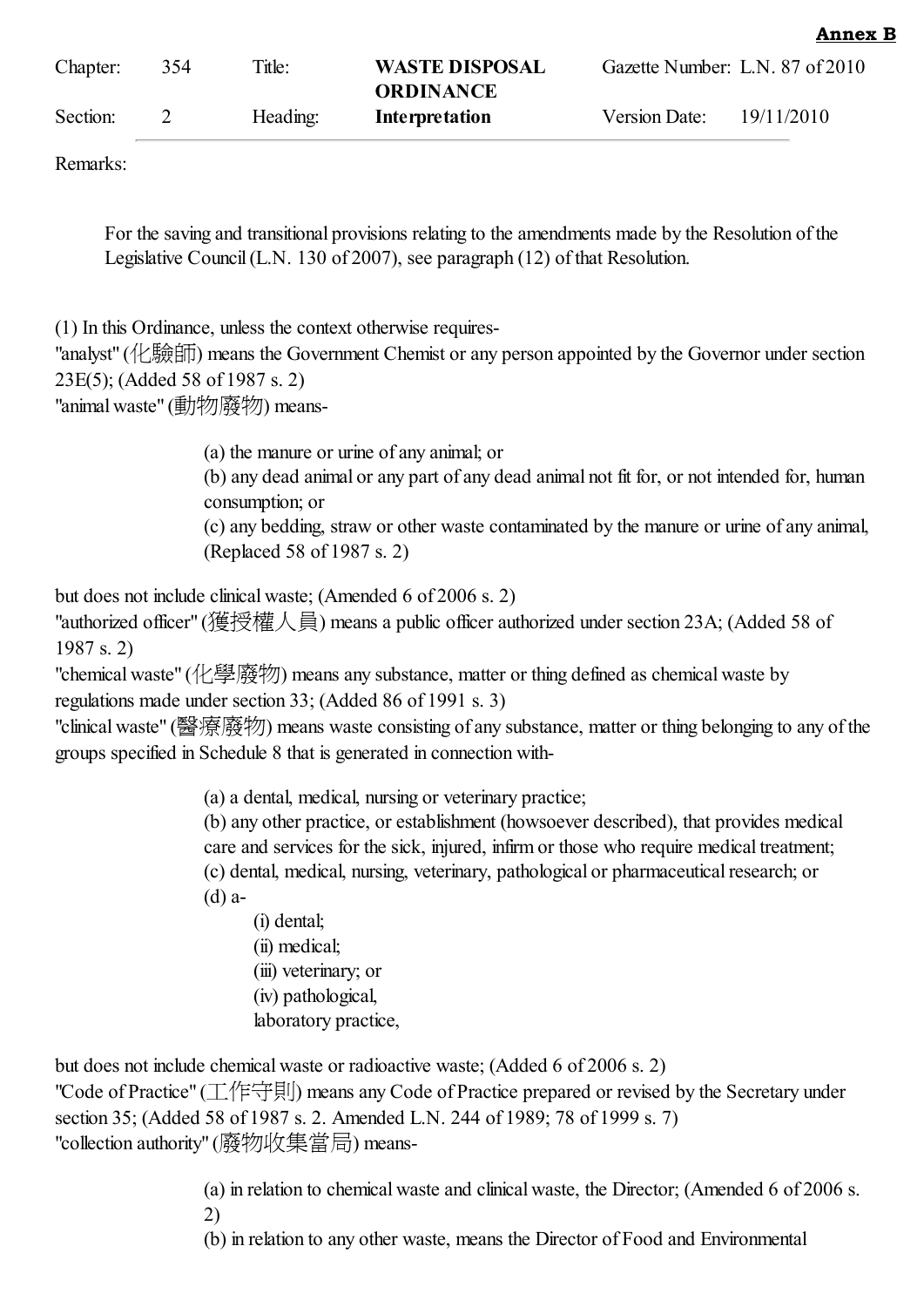"construction waste" (建築廢物) means any substance, matter or thing defined as construction waste by regulations made under section 33, but does not include chemical waste; (Added 17 of 2004 s. 2) "designated waste disposal facility" (指定廢物處置設施) has the same meaning as in section 2 of the Waste Disposal(Designated Waste Disposal Facility) Regulation (Cap 354 sub. leg. L); (Added 17 of 2004 s. 2)

"Director" (署長) means the Director of Environmental Protection; (Added L.N. 74 of 1986) "disposal" (處置) in relation to chemical waste and clinical waste includes treatment, reprocessing or recycling; (Added 86 of 1991 s. 3. Amended 6 of 2006 s. 2) "enlarged area" (放大區) means those parts of-

(a) a livestock waste prohibition area;

(b) a livestock waste control area; or (Amended 28 of 1994 s. 2)

(c) a livestock waste restriction area, (Added 28 of 1994 s. 2)

specified in the third column of the Third Schedule by reference to maps identified therein and signed by the Director, an officer of the Environmental Protection Department not below the rank of Environmental Protection Officer or a Chief Environmental Protection Inspector and deposited with the Land Registry, which abut or share a common boundary with one or more livestock waste control areas or one or more livestock waste restriction areas; (Added 58 of 1987 s. 2. Amended 28 of 1994 s. 2)

"exempt person" (獲豁免的人) means any person or any classes of person specified in the Fourth Schedule; (Added 58 of 1987 s. 2)

"household waste" (住戶廢物) means waste produced by a household, and of a kind that is ordinarily produced by a dwelling when occupied as such;

"keep" (飼養) includes breed, house, tend, look after or control and "kept" and "keeping" shall be construed accordingly; (Added 58 of 1987 s. 2)

"lairage" (圍欄) means that part of a slaughterhouse or abattoir used for the admission or confinement of animals; (Added 58 of 1987 s. 2)

"livestock" (禽畜) means pigs or poultry; (Added 58 of 1987 s. 2) "livestock keeper" (禽畜飼養人) means-

> (a) an owner of livestock; or (b) an owner, lessee or occupier or person responsible for the management of livestock premises; or (c) any person keeping livestock or having the custody or possession of livestock; or (d) any former livestock keeper,

but does not comprise exclusively any exempt person; (Added 58 of 1987 s. 2) "livestock premises" (禽畜飼養場) means-

> (a) any premises, buildings, land or land covered by water owned, leased or occupied by a livestock keeper, his dependants or employees for the purpose of keeping livestock and any dwelling-place and ancillary buildings or structures connected therewith; (b) any other premises in or on which livestock are kept other than any premises comprising any abattoir, slaughter-house, market, fresh provision shop, lairage or hatchery in which poultry of not more than 12 days old are kept; and (c) any former livestock premises; (Added 58 of 1987 s. 2)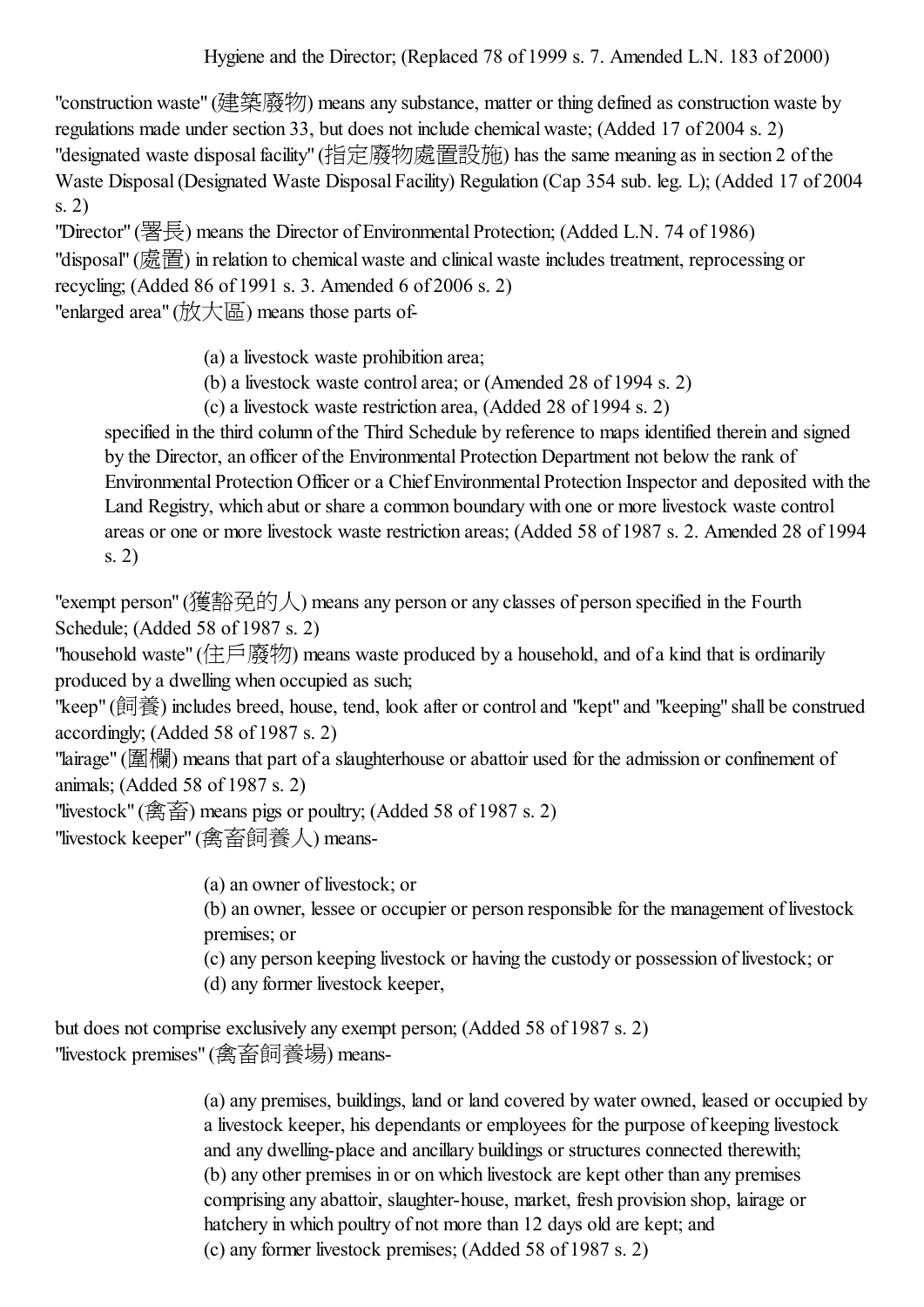"livestock waste" (禽畜廢物) means, subject to section 2A, animal waste produced by, or connected with, livestock; (Added 58 of 1987 s. 2. Amended 28 of 1994 s. 2)

"livestock waste control area" (禽畜廢物管制區) means a livestock waste control area specified in the second column of the Second Schedule by reference to maps identified therein and signed by the Director, an officer of the Environmental Protection Department not below the rank of Environmental Protection Officer or a Chief Environmental Protection Inspector and deposited with the Land Registry; (Added 58 of 1987 s. 2. Amended 28 of 1994 s. 2)

"livestock waste prohibition area" (禽畜廢物禁制區) means a livestock waste prohibition area specified in the second column of the First Schedule by reference to maps identified therein and signed by the Director, an officer of the Environmental Protection Department not below the rank of Environmental Protection Officer or a Chief Environmental Protection Inspector and deposited with the Land Registry; (Added 58 of 1987 s. 2. Amended 28 of 1994 s. 2)

"livestock waste restriction area" (禽畜廢物限制區) means a livestock waste restriction area specified in column 2 of the Fifth Schedule by reference to maps identified therein and signed by the Director, an officer of the Environmental Protection Department not below the rank of Environmental Protection Officer or a Chief Environmental Protection Inspector and deposited with the Land Registry; (Added 28 of 1994 s. 2) "livestock waste treatment plant" (禽畜廢物處理裝置) means a waste treatment plant at which livestock waste is treated by biological, chemical, physical or other means or any combination thereof in accordance with regulations made under section 33; (Added 58 of 1987 s. 2)

"poultry" (家禽) means chickens, ducks, geese, pigeons and quail; (Added 58 of 1987 s. 2) "relevant date" (有關日期) means-

> (a) in the case of a livestock waste prohibition area, the date shown in the third column of the First Schedule in respect of that area; or

> (b) in the case of a livestock waste control area, the date shown in the third column of the Second Schedule in respect of that area; (Added 58 of 1987 s. 2)

"Secretary" (局長) means the Secretary for the Environment; (Added 78 of 1999 s. 7. Amended L.N. 106 of 2002; L.N. 130 of 2007)

"slaughterhouse" (屠房) and "abattoir" (屠場) has the meaning assigned to it in the Public Health and Municipal Services Ordinance (Cap 132); (Added 58 of 1987 s. 2)

"street waste" (街道廢物) means dust, dirt, rubbish, mud, road scapings or filth, but does not include human excretal matter;

"trade waste" (行業廢物) means waste from any trade, manufacture or business, but does not include animal waste, chemical waste, clinical waste or construction waste; (Replaced 17 of 2004 s. 2. Amended 6 of 2006 s. 2)

"waste" (廢物) means any substance or article which is abandoned and includes animal waste, chemical waste, clinical waste, construction waste, household waste, livestock waste, street waste and trade waste; (Amended 86 of 1991 s. 3; 17 of 2004 s. 2; 6 of 2006 s. 2)

"waste collection licence" (廢物收集牌照) means a licence under section 10;

"waste disposal authority" (廢物處置當局), in respect of all classes of waste, means the Director; (Replaced L.N. 74 of 1986)

"waste disposal licence" (廢物處置牌照) means a licence under section 16;

"waste treatment plant" (廢物處理裝置) means a plant at which waste is treated for the purpose of removing therefrom (wholly or in part) pollutants contained therein. (Added 58 of 1987 s. 2)

(Amended 78 of 1999 s. 7)

(2) For the purposes of this Ordinance any substance or article which is discarded or otherwise dealt with as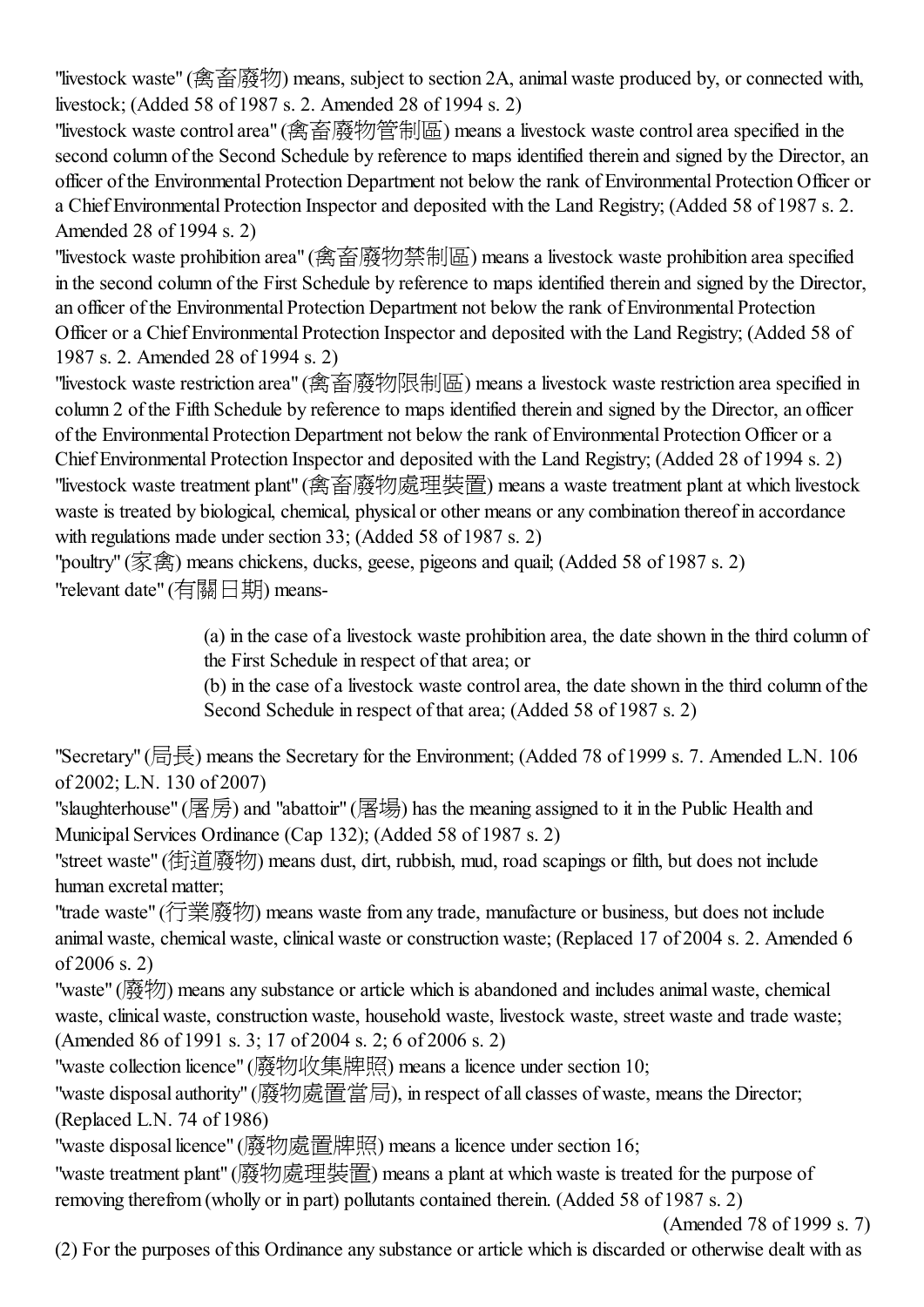waste shall be presumed to be waste until the contrary is proved.

| Chapter: | 354 | Title:   | <b>WASTE DISPOSAL</b><br><b>ORDINANCE</b>                                      | Gazette Number: |            |
|----------|-----|----------|--------------------------------------------------------------------------------|-----------------|------------|
| Section: | -18 | Heading: | <b>Penalties for offences</b><br>under sections 16, 16A and<br>17 and defences | Version Date:   | 30/06/1997 |

(1) Any person who commits an offence under section 16 or 16A is liable-

(a) for the first offence, to a fine of \$200000 and to imprisonment for 6 months; (b) for a second or subsequent offence, to a fine of \$500000 and to imprisonment for 6 months; and (c) in addition, if the offence is a continuing offence to a fine of \$10000 for each day during which it is proved to the satisfaction of the court that the offence has continued. (Amended 28 of 1994 s. 15)

(1A) Any person who commits an offence under section 17 is liable-

(a) for the first offence, to a fine of \$100000; (b) for a second or subsequent offence, to a fine of \$200000 and to imprisonment for 6 months; and (c) in addition, if the offence is a continuing offence to a fine of \$10000 for each day during which it is proved to the satisfaction of the court that the offence has continued. (Added 28 of 1994 s. 15)

(2) A person does not commit an offence under section 16, 16A or 17 if he proves that the waste was disposed of in an emergency to avoid danger to the public and as soon as was reasonably practicable he informed the Director thereof in writing. (Amended L.N. 76 of 1982; L.N. 74 of 1986; 28 of 1994 s. 15)

| Chapter: | 354 | Title:   | <b>WASTE DISPOSAL</b>                                                           | Gazette Number: L.N. 184 of |                    |
|----------|-----|----------|---------------------------------------------------------------------------------|-----------------------------|--------------------|
| Section: | 23D | Heading: | <b>ORDINANCE</b><br><b>Other powers of authorized Version Date:</b><br>officers |                             | 2007<br>01/12/2007 |

An authorized officer who has, pursuant to section 23C or any warrant issued thereunder, entered any place or premises, stopped any vehicle or boarded any vessel, or who has been allowed access to any place, premises, vehicle or vessel in the course of his duties, may-

> (a) inspect therein any waste treatment plant or other plant or equipment or observe any process or procedure which he has reason to suspect is being, has been, or is intended to be, used in connection with the collection, storage, treatment, transportation or disposal of any waste;

> (b) require the person who appears to him to be in charge of the place, premises, vehicle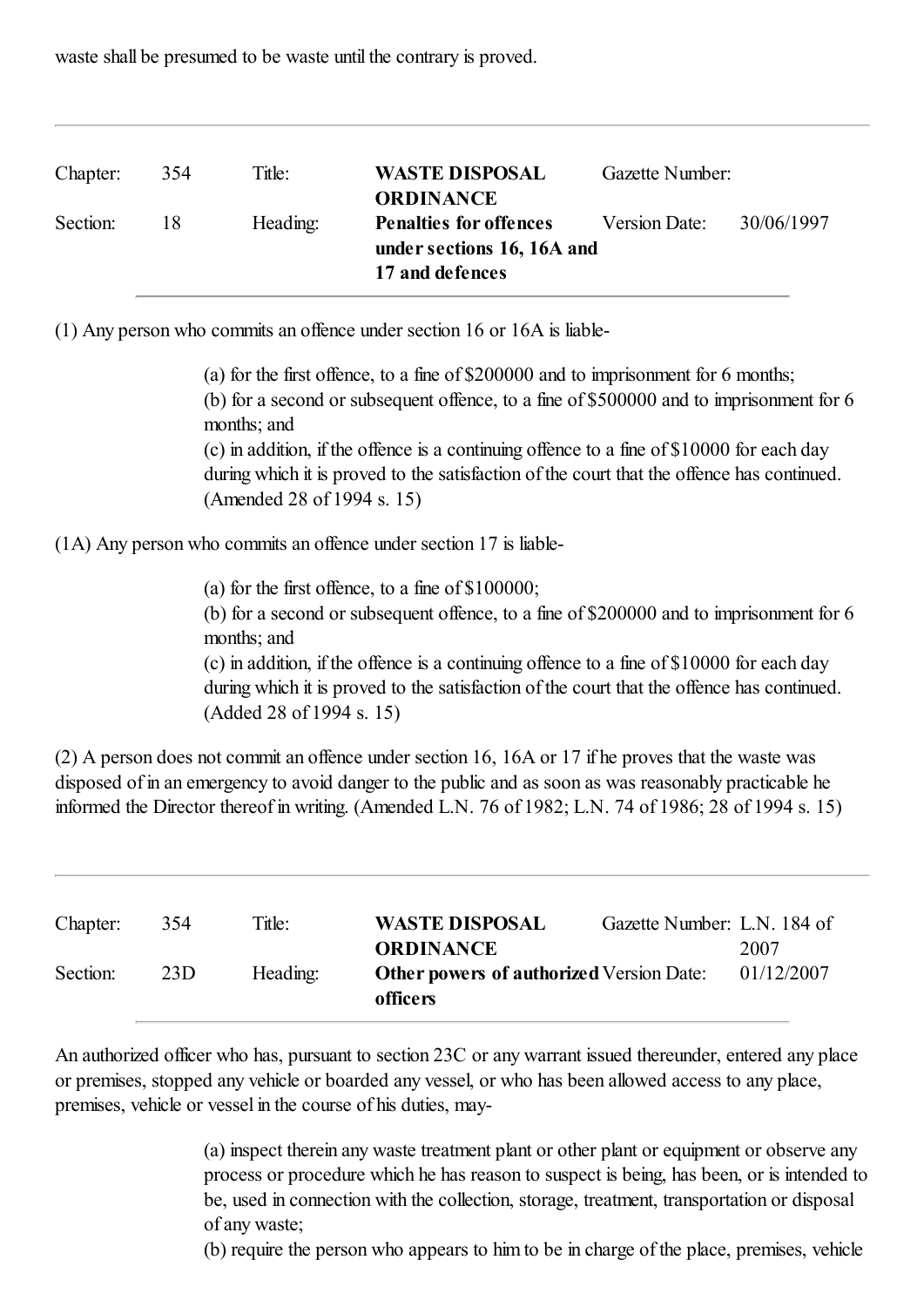or vessel to do anything which the authorized officer reasonably considers to be necessary for facilitating an inspection or observation under paragraph (a); (Amended 28 of 1994 s. 18)

(c) require the person who appears to him to be in charge of the place, premises, vehicle or vessel to produce for examination any drawing, record or document which is in the possession ofsuch person, or which such person can reasonably obtain, relating to any waste treatment plant or other plant or equipment inspected under paragraph (a); (Amended 28 of 1994 s. 18)

(d) seize, remove and detain any such drawing, record or document produced under paragraph (c) or any other article or thing found therein if he has reason to suspect that it is, or contains, evidence of an offence against this Ordinance; (Amended 6 of 2006 s. 17) (e) examine and make copies of any records kept pursuant to any requirement under this Ordinance or of any licence or permit issued or any authorization granted under this Ordinance; (Amended 6 of 2006 s. 17)

(f) obtain samples of-

(i) any waste or any constituent of waste or of any matter contaminated thereby; or (ii) any waste which he has reason to believe may be subject to disposal under section 17; (Amended 28 of 1994 s. 18)

(g) carry out any necessary tests or take any photographs for the purposes of obtaining evidence in connection with any offence against this Ordinance; and (Added 28 of 1994 s. 18)

(h) require any person whom he reasonably suspects of having committed an offence against this Ordinance or of having contravened any regulation made under section 33 to state his name and address and to produce documentary evidence showing the name and address, including an identity card issued under the Registration of Persons Ordinance (Cap 177), for inspection by the authorized officer. (Added 28 of 1994 s. 18. Amended 6 of 2006 s. 17)

| Chapter: | 354  | Title:   | <b>WASTE DISPOSAL</b><br>Gazette Number: L.N. 143 of |            |
|----------|------|----------|------------------------------------------------------|------------|
|          |      |          | <b>ORDINANCE</b>                                     | 2005       |
| Section: | 23EA | Heading: | <b>Director's power to remove Version Date:</b>      | 01/12/2005 |
|          |      |          | waste in case of imminent                            |            |
|          |      |          | risk of adverse                                      |            |
|          |      |          | environmental impact                                 |            |

(1) If the Director has reasonable grounds to believe that—

(a) an offence under section 16A has been committed in a place;

(b) the waste deposited in the place is likely to give rise to an imminent risk of adverse environmental impact; and

(c) action needs to be taken immediately to reduce or eliminate that risk,

then the Director may enter the place to remove the waste.

(2) If a person is convicted of an offence under section 16A in respect of waste that has been removed by the Director under subsection (1), the magistrate may, on application by the Director, order the person to pay the Director any expenses reasonably incurred by him in carrying out the removal.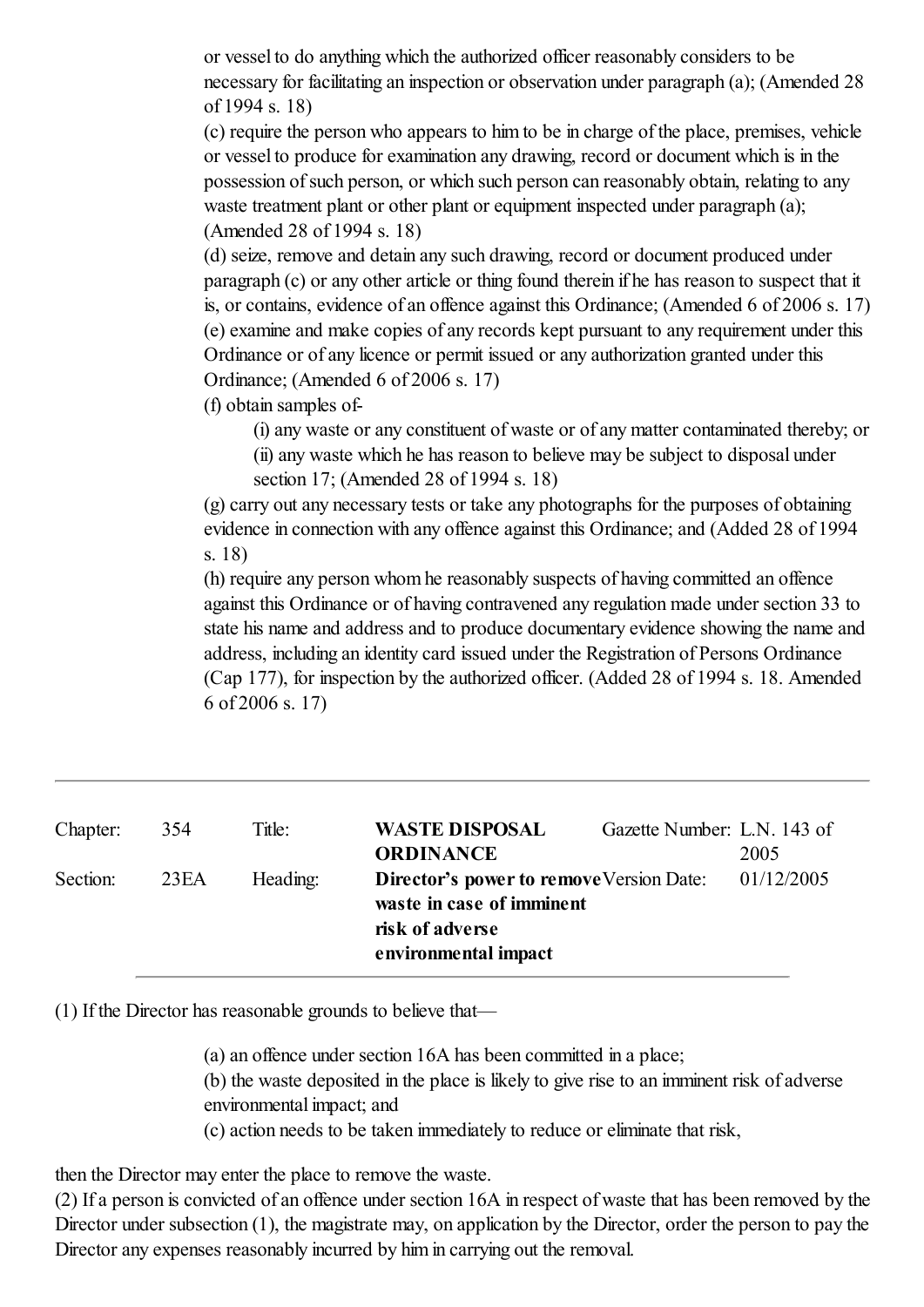(3) The Director shall not under subsection (1) enter any domestic premises unless he has first obtained a warrant issued by a magistrate under subsection (4) for that purpose.

 $(4)$  A magistrate may, for the purpose of subsection  $(1)$ , issue a warrant to the Director to enter any domestic premises if the magistrate is satisfied by information on oath that there are reasonable grounds to believe that —

> (a) an offence under section 16A has been committed in those premises, or in a place that is accessible only through those premises;

(b) the waste deposited in those premises or in that place is likely to give rise to an imminent risk of adverse environmental impact; and

(c) action needs to be taken immediately to reduce or eliminate that risk.

(5) Where the Director enters any domestic premises in accordance with a warrant issued under subsection (4), he shall, if required, produce that warrant.

(6) For the purposes of this section, a reference to domestic premises includes a reference to a dwelling place on any private land.

(Added 17 of 2004 s. 5)

| Chapter: | 354 | Title:   | <b>WASTE DISPOSAL</b><br><b>ORDINANCE</b>                                      | Gazette Number: L.N. 143 of | 2005       |
|----------|-----|----------|--------------------------------------------------------------------------------|-----------------------------|------------|
| Section: | 31  | Heading: | <b>Mental ingredients of</b><br>certain offences under the<br><b>Ordinance</b> | Version Date:               | 01/12/2005 |

In any proceedings for an offence under section 11, 15, 15A, 15AA, 16, 16A, 17, 18A, 20E or 23 it shall not be necessary for the prosecution to prove that the acts or omissions in question were accompanied by any intention, knowledge or negligence on the part of the defendant as to any element of the offence.

(Amended 58 of 1987 s. 10; 28 of 1994 s. 21; 14 of 1995 s. 7; 17 of 2004 s. 7)

| Chapter: | 354 | Title:   | <b>WASTE DISPOSAL</b><br><b>ORDINANCE</b>   | Gazette Number: L.N. 87 of 2010 |            |
|----------|-----|----------|---------------------------------------------|---------------------------------|------------|
| Section: | 37  | Heading: | <b>Amendment of Schedules</b> Version Date: |                                 | 19/11/2010 |

(1) The Chief Executive in Council may, by notice published in the Gazette, amend the First, Second, Third, Fourth and Fifth Schedules and Schedule 8. (Replaced 6 of 2006 s. 21)

(2) The Director may, by notice published in the Gazette, specify as wastes that belong to Group 6 of Schedule 8 any wastes that, in his opinion-

> (a) are likely to be contaminated with infectious materials from patients falling within such case definition as specified in the notice; and

(b) may pose a significant health risk. (Replaced 6 of 2006 s. 21)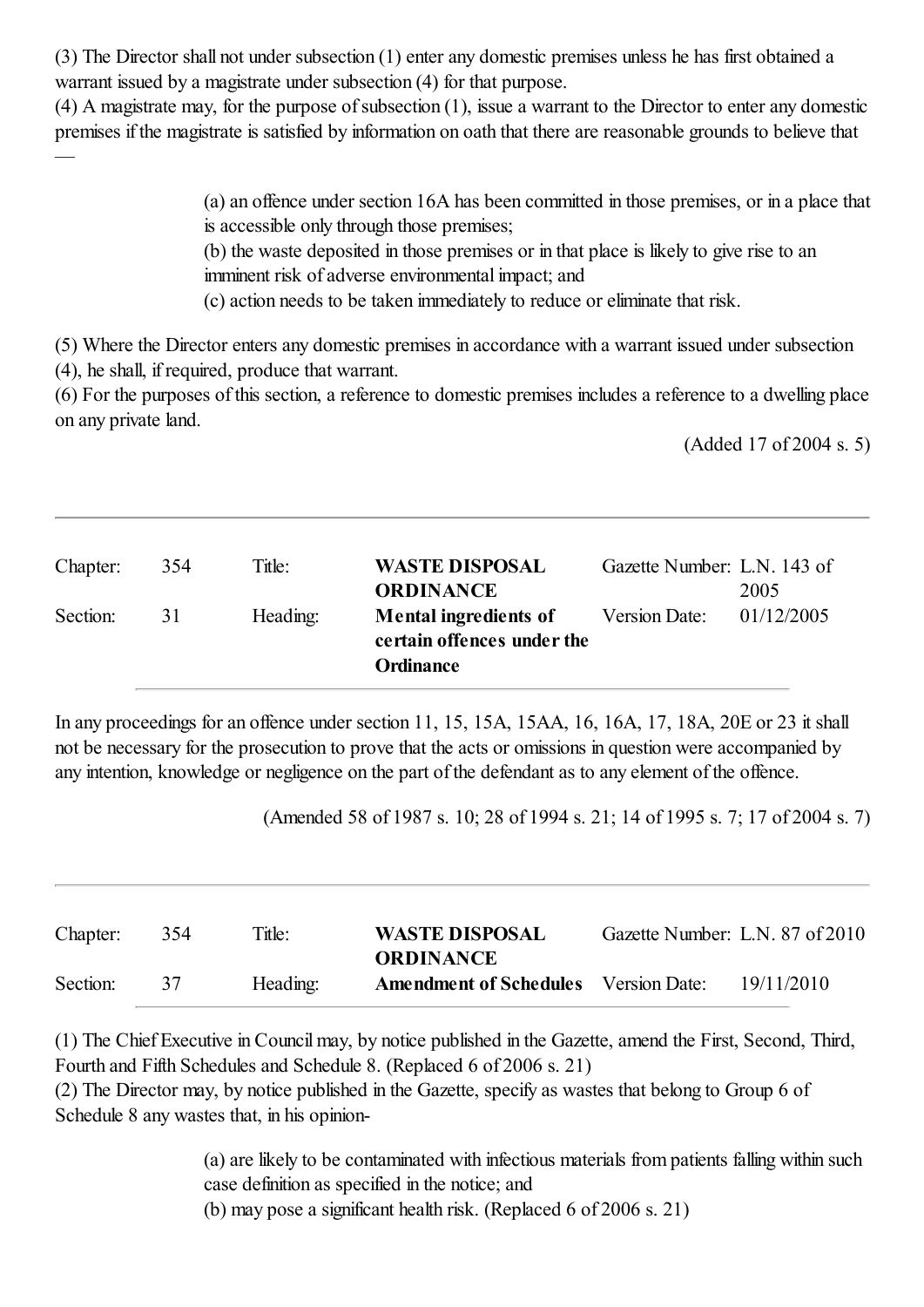(2A) The Director may, by notice published in the Gazette, amend the list of pathogens listed in Group 4 of Schedule 8 and Schedules 10 and 11. (Added 6 of 2006 s. 21) (2B) The Secretary may, by notice published in the Gazette, amend-

> (a) the relevant dates specified in the First, Second and Fifth Schedules; (b) Schedule 9. (Added 6 of 2006 s. 21)

(3) Subject to the approval of the Financial Secretary, the Secretary may, by notice published in the Gazette, amend Schedule 12. (Added 17 of 2004 s. 9)

(Added 58 of 1987 s. 13)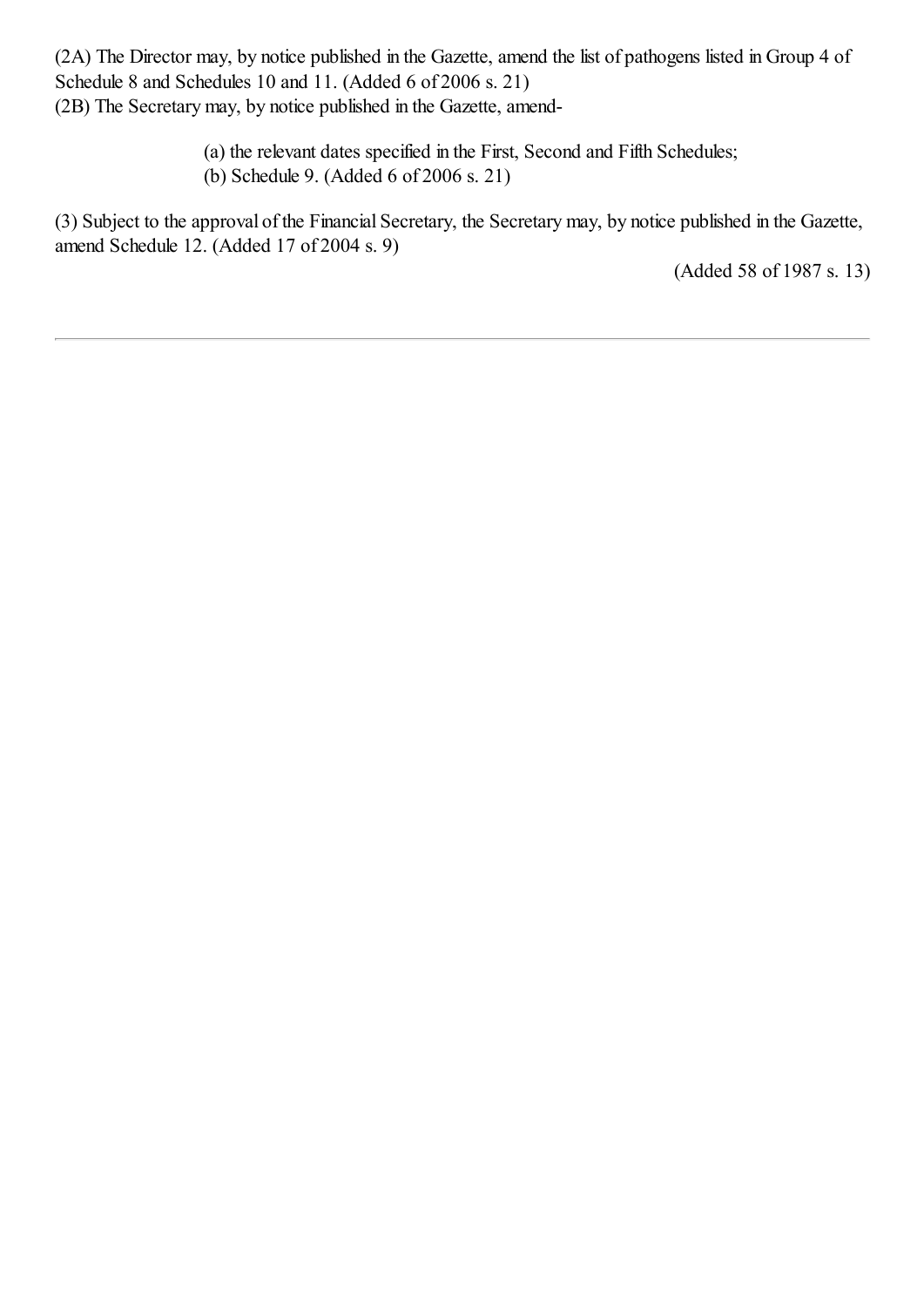## **Annex C**

# **IMPLICATIONS OF THE PROPOSAL**

### **Environmental Implications**

 The fly-tipping of construction waste on private land will damage the natural environment of the rural land in the New Territories. The Bill will enhance the effectiveness of enforcement and will help better protect the environment.

### **Sustainability Implications**

2. As part of the waste management strategy, we need to ensure that all types of waste are properly disposed of for possible gainful reuse and to avoid any adverse impact on the environment. Moreover, the tightened control will deter the disposal of construction waste outside the designated waste disposal facilities and thus help ensure that construction waste disposal is subject to a charge. This will facilitate the charging to kick in to serve as an economic incentive to generate and discard less waste.

### **Economic Implications**

3. The proposal will improve the enforcement against fly-tipping activities and help ensure proper disposal of construction waste. Tightened control will enhance the effectiveness of the construction waste disposal charging scheme in providing an economic incentive for source reduction and recycling, which is conducive to sustainable waste management in Hong Kong. Deterring fly-tipping activities will also better protect the property rights of the owners of private land and help avoid additional costs for any associated clean-up and restoration of the affected land.

### **Financial and Civil Service Implications**

4. The proposal will incur extra work procedures in the Environmental Protection Department in processing the notifications and enforcing the new measures introduced in the amendment bill but the exact staffing requirement will depend on case load and cannot be determined at this stage. As an indication based on complaint statistics,